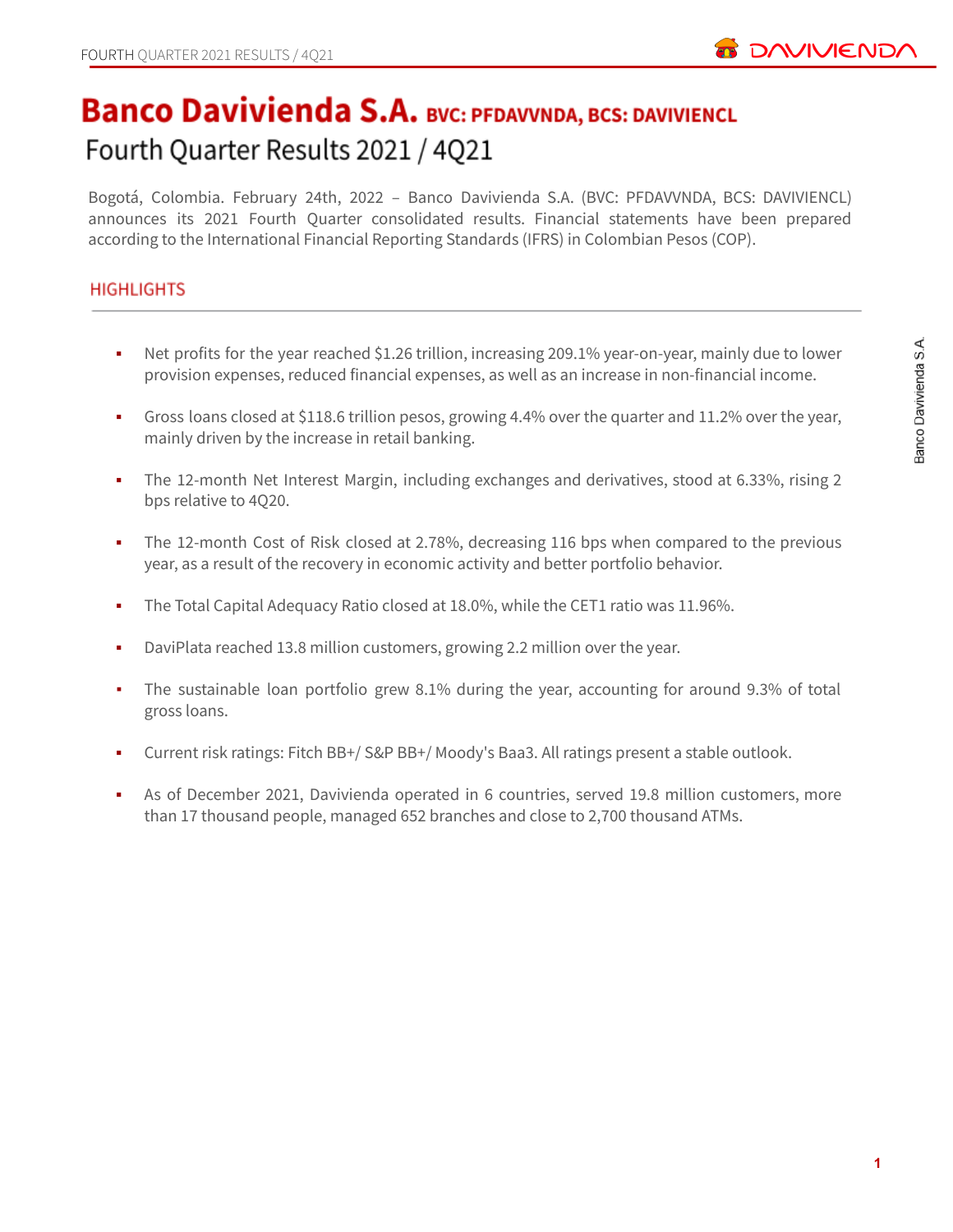# **ECONOMIC ENVIRONMENT COLOMBIA**

The global economy performed significantly better than expected in 2021. The World Bank's growth estimate rose from 4.4% at the beginning of the year to 5.5%. Growth was driven by widespread fiscal and monetary stimulus, particularly in the United States, as well as by the development, production and mass distribution of Covid-19 vaccines. Consequently, economic growth in the United States, Europe and China was 5.7%, 5.2% and 8.1% during 2021, respectively, a significant departure from the -3.4%, -6.4% and 2.2% downturns recorded in 2020.

Inflation continued to rise around the world. In the United States, inflation steadily increased throughout the year, reaching 7.04% in December, the highest rate since June 1982. This inflation surge prompted US monetary authorities to reduce asset purchases in November and December and to warn the market to anticipate future rate hikes in 2022.

Oil prices in 2021 continued in line with the global economic recovery. Brent crude oil prices closed the year at USD 77.24 per barrel. The average price for the year, USD 70.8 per barrel, was well above the USD 41.9 recorded in 2020.

In 2021, the Colombian peso depreciated 15.9%, going from \$3,432 per 1 USD at the beginning of the year to \$3,981 per 1 USD on the last day of the year. This depreciation was attributable to an increased country risk and the appreciation of the US dollar worldwide.

The Colombian economy experienced a 10.8% growth during the fourth quarter of 2021, when compared to 4Q20, but it showed a slight decline compared to the 13,5% registered during the third quarter of the year. This means the country's economy presented a 10.6% growth rate for 2021. All branches of the economy presented positive variations. The biggest contributors to this growth were commerce activities, manufacturing and public administration, with growths of 21.2%, 11.7% and 6.5% respectively, compared to 2021. Agricultural activities reached a growth of 1.4% contributing the least to this years presented GDP growth.

Inflation reached 5.62% at the end of 2021, the highest figure recorded in the last five years and above the target range of the Central Bank (2% - 4%). Throughout the year, the supply of goods and services was unable to adequately meet the growing demand. This, coupled with a logistics crisis, higher raw material prices, supply chain issues and interruptions in the operation of the world's main ports, intensified the inflation problem. The adverse effects on inflation in our country were mainly felt in the food and non-alcoholic beverages segment, which accounted for nearly half of the annual inflation.

After maintaining its base rate stable for eleven months at 1.75%, the Central Bank of Colombia initiated the process of normalizing its monetary policy, setting the rate to 3% at the end of the year. The central bank's response was mainly in reaction to rising inflation during the last part of the year.

Preliminary closing data for 2021, released by the Ministry of Finance, showed that the Central National Government recorded a fiscal deficit equivalent to -7.1% of GDP, below the initial target, this means economic growth during the year was better than initially expected.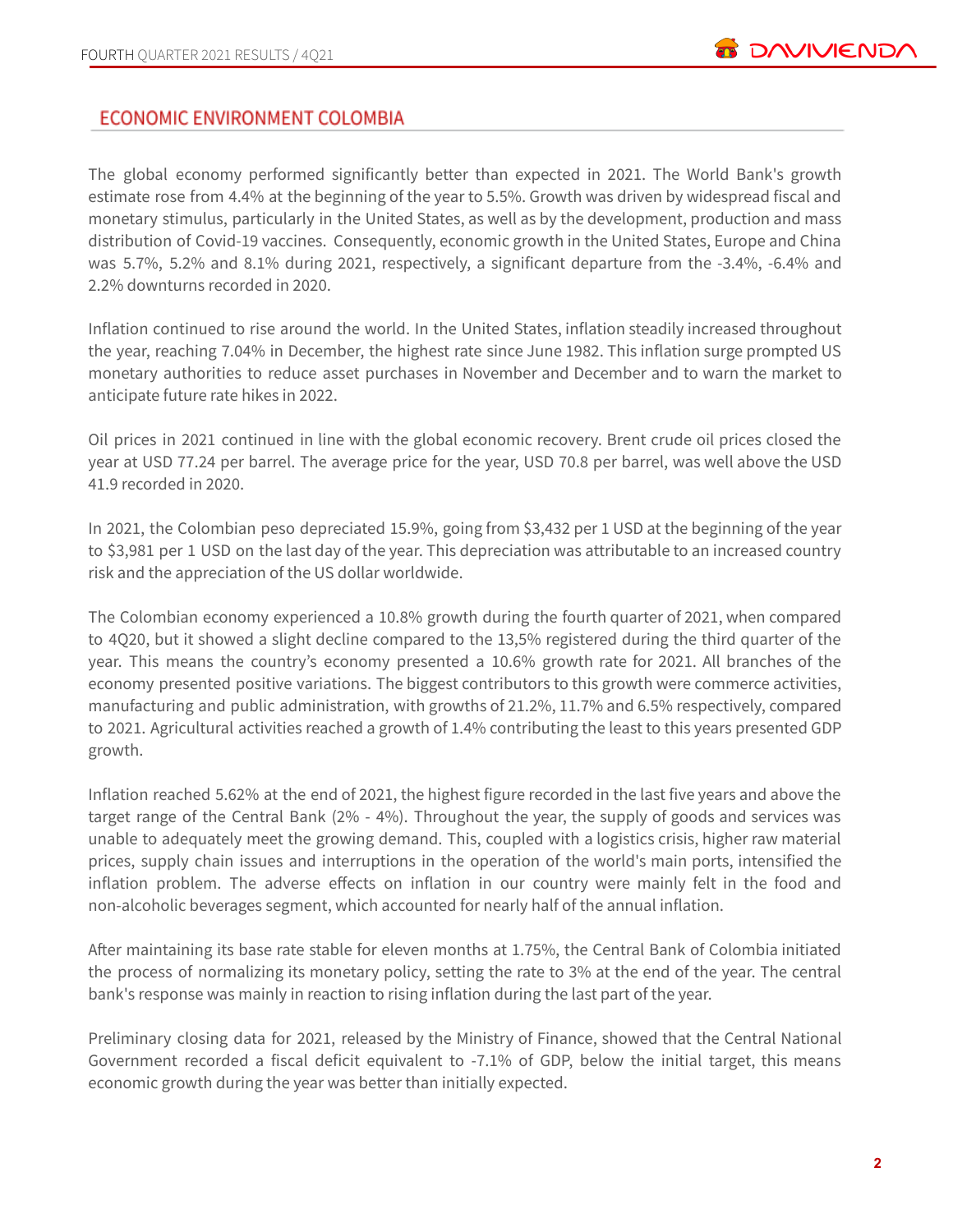# ECONOMIC ENVIRONMENT CENTRAL AMERICA

Overall, 2021 was a positive year for the region as economic activity grew faster than initially expected. The factors driving this performance were: strong external demand, the implementation of vaccination programs, the easing of measures adopted to reduce the spread of Covid-19, and an increase in remittances.

The Gross Domestic Product (GDP) recorded annual average increases of 7.7% in Costa Rica, 13.4% in El Salvador, 13.2% in Honduras, and 19% in Panama throughout the first three quarters of the year. Even though these growth figures are impacted by a comparatively low baseline in 2020, the fact remains that Costa Rica, El Salvador and Honduras have already reached pre-pandemic (2019) levels of quarterly production.

According to monthly indicators (IMAE-IVAE), economic activity grew at an average annual rate of 10.1% during October and November in Costa Rica, 4.3% in El Salvador, 9.2% in Honduras and 17.7% in Panama, thereby continuing the positive momentum experienced in the first three quarters of the year.

The upturn in economic activity coincided with price increases across the region; annual inflation rates in 2021 were 3.3% in Costa Rica, 6.1% in El Salvador, 5.3% in Honduras, and 2.6% in Panama. In Costa Rica, inflation remained within the Central Bank's target range  $(3\% +/- 1\%)$ , while in Honduras inflation was above the target range  $(4\% + (-1)\%)$ .

The Central Bank of Costa Rica determined that increased inflation expectations, higher producer prices, domestic production dynamics, and the persistent increase in imported inflation were significant reasons to increase its benchmark interest rate. The Costa Rican monetary policy rate was hiked by 50 basis points in December 2021 and January 2022, and now stands at 1.75%. On the other hand, the Central Bank of Honduras maintained its monetary policy rate at 3%, which is the historical minimum.

On the other hand, currencies across the region depreciated by 4.4% for the Costa Rican Colón and by 0.9% for the Honduran Lempira.

Finally, in 2021 Moody's downgraded El Salvador's ratings from B3 to Caa1 and Panama's from Baa1 to Baa2. The reason for downgrading El Salvador's rating was the vulnerable fiscal situation of the country coupled with constraints on access to financing, while the rationale behind Panama's downgrade was a deterioration in the country's fiscal metrics relative to the median of Baa1-rated countries. Furthermore, Fitch Ratings downgraded Panama's rating from BBB to BBB-.

Additionally, Standard & Poor's assigned a negative outlook to the ratings of Panama and El Salvador on account of deteriorating fiscal metrics in 2020 and increased financing needs. Conversely, Moody's changed the outlook on Costa Rica's sovereign rating from negative to stable in December 2021.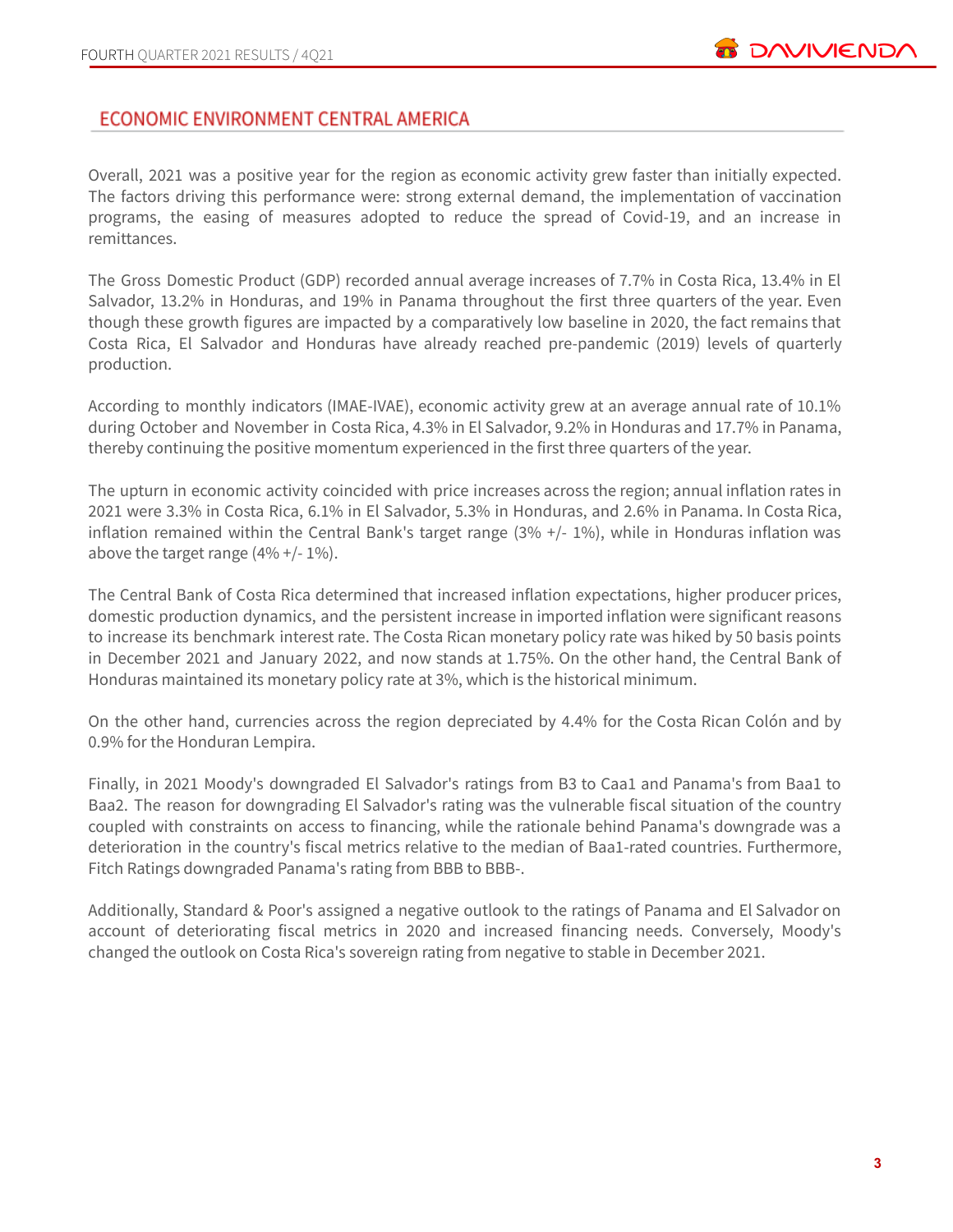# **MAIN CONSOLIDATED FIGURES:**

| <b>Statement of Financial Condition</b> |                |                |                |         |          |
|-----------------------------------------|----------------|----------------|----------------|---------|----------|
| (COP billion)                           |                |                |                |         | $%$ Chg. |
| <b>Assets</b>                           | <b>Dec. 20</b> | <b>Sep. 21</b> | <b>Dec. 21</b> | Q/Q     | Y/Y      |
| Cash and Interbank Funds                | 11,956         | 12,723         | 15,461         | 21.5    | 29.3     |
| Investments                             | 16,115         | 16,593         | 16,001         | $-3.6$  | $-0.7$   |
| Gross Loan Portfolio                    | 106,675        | 113,637        | 118,620        | 4.4     | 11.2     |
| Loan Loss Reserves                      | $-6,395$       | $-5,603$       | $-5,374$       | $-4.1$  | $-16.0$  |
| Property, Plant and Equipment           | 1,677          | 1,636          | 1,618          | $-1.1$  | $-3.5$   |
| <b>Other Assets</b>                     | 6,385          | 5,994          | 6,355          | 6.0     | $-0.5$   |
| <b>Total Assets</b>                     | 136,413        | 144,980        | 152,680        | 5.3     | 11.9     |
| <b>Liabilities</b>                      |                |                |                |         |          |
| Repos and Interbank Liabilities         | 1,936          | 4,121          | 835            | $-79.7$ | $-56.9$  |
| <b>Demand Deposits</b>                  | 53,500         | 59.381         | 69,655         | 17.3    | 30.2     |
| <b>Term Deposits</b>                    | 33,739         | 31,397         | 29,929         | $-4.7$  | $-11.3$  |
| <b>Bonds</b>                            | 12,535         | 16,751         | 16,911         | 1.0     | 34.9     |
| Credits                                 | 14,419         | 13,146         | 14,139         | 7.6     | $-1.9$   |
| <b>Other Liabilities</b>                | 7,564          | 6,184          | 6,932          | 12.1    | $-8.4$   |
| <b>Total Liabilities</b>                | 123,693        | 130,980        | 138,401        | 5.7     | 11.9     |
| <b>Equity</b>                           |                |                |                |         |          |
| Non-controlling Interest                | 117            | 142            | 144            | 1.1     | 23.2     |
| Equity                                  | 12,603         | 13,857         | 14,136         | 2.0     | 12.2     |
| <b>Total Equity</b>                     | 12,720         | 14,000         | 14,280         | 2.0     | 12.3     |
| <b>Total Liabilities and Equity</b>     | 136,413        | 144,980        | 152,680        | 5.3     | 11.9     |

| <b>Income Statement</b>         | <b>Quarterly Figures</b> |             |       | % Chg.  |            | <b>Accumulated</b><br><b>Figures</b> |                | % Chg.     |
|---------------------------------|--------------------------|-------------|-------|---------|------------|--------------------------------------|----------------|------------|
| (COP billion)                   | 4Q20                     | <b>3Q21</b> | 4Q21  | Q/Q     | <b>Y/Y</b> | <b>Dec. 20</b>                       | <b>Dec. 21</b> | <b>Y/Y</b> |
| Interest Income                 | 2,765                    | 2,666       | 2,787 | 4.5     | 0.8        | 11,448                               | 10,587         | $-7.5$     |
| Loans                           | 2,536                    | 2,537       | 2,661 | 4.9     | 4.9        | 10,519                               | 10,172         | $-3.3$     |
| <b>Investments</b>              | 213                      | 116         | 109   | $-6.3$  | $-48.9$    | 841                                  | 358            | $-57.5$    |
| Other Income                    | 16                       | 12          | 17    | 37.5    | 4.1        | 88                                   | 58             | $-34.3$    |
| <b>Financial Expenses</b>       | 815                      | 815         | 844   | 3.5     | 3.5        | 3,881                                | 3,106          | $-20.0$    |
| <b>Gross Financial Margin</b>   | 1,950                    | 1,850       | 1,943 | 5.0     | $-0.4$     | 7,567                                | 7,482          | $-1.1$     |
| <b>Net Provision Expenses</b>   | 1,183                    | 641         | 825   | 28.7    | $-30.3$    | 4,200                                | 3,301          | $-21.4$    |
| Net Interest Margin             | 767                      | 1,210       | 1,118 | $-7.6$  | 45.8       | 3,367                                | 4,181          | 24.1       |
| <b>Exchange and Derivatives</b> | $-53$                    | 81          | 131   | 61.4    | N/A        | 25                                   | 498            | 1853.6     |
| Non Financial Income            | 343                      | 477         | 400   | $-16.2$ | 16.7       | 1,222                                | 1,595          | 30.5       |
| <b>Operating Expenses</b>       | 1,092                    | 1,127       | 1,247 | 10.7    | 14.1       | 4,139                                | 4,500          | 8.7        |
| Income Before Taxes             | $-36$                    | 641         | 402   | $-37.3$ | N/A        | 476                                  | 1,773          | 272.4      |
| Income Tax                      | $-50$                    | 246         | 69    | $-72.0$ | N/A        | 68                                   | 512            | 651.3      |
| <b>Net Profit</b>               | 14                       | 395         | 333   | $-15.6$ | 2306.1     | 408                                  | 1,261          | 209.1      |
| Non controlling interest        | 2                        | 5           | 10    | 97.1    | 314.6      | 13                                   | 22             | 66.6       |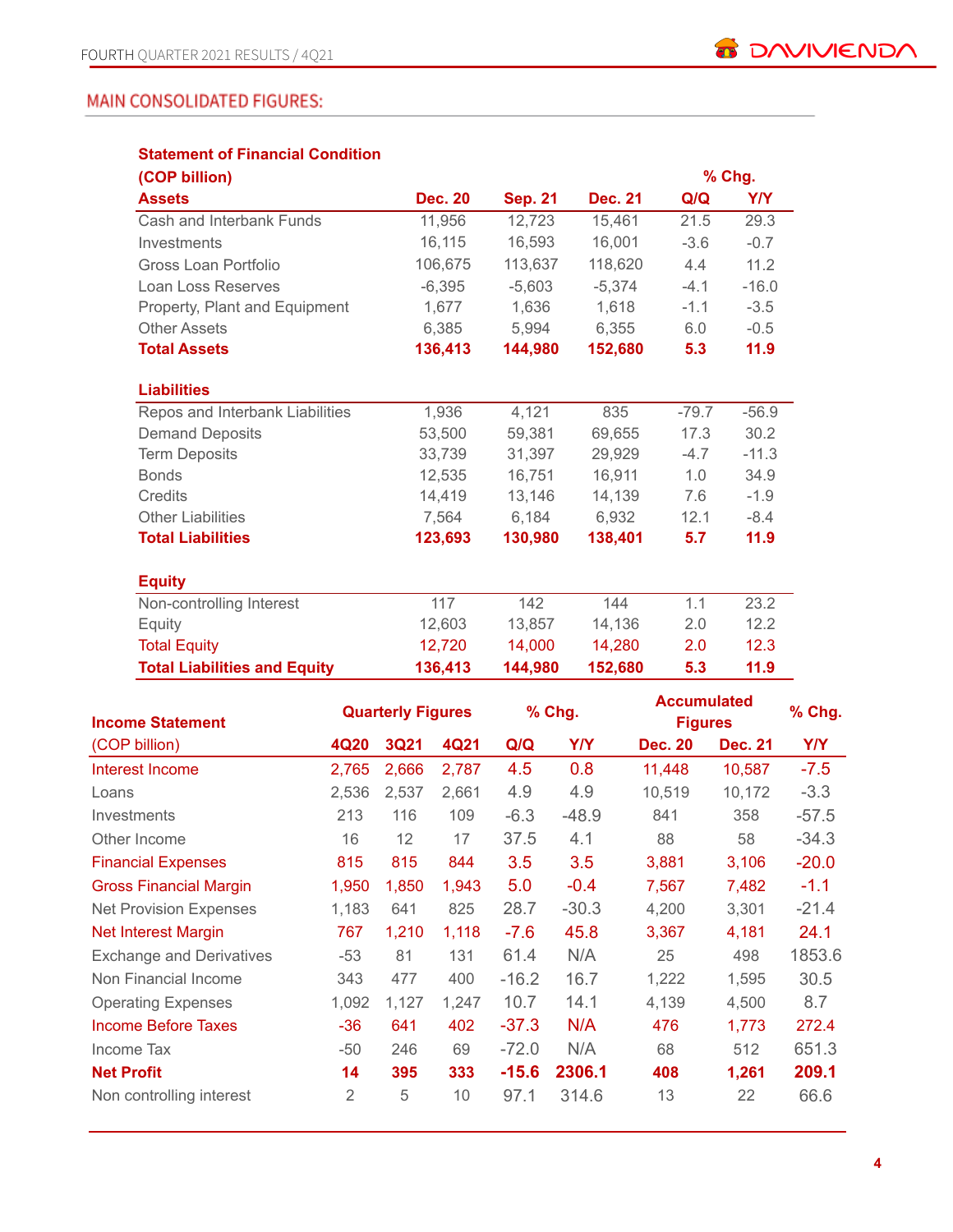# **MAIN RATIOS**

|                           |       |             |       |        | <b>Bps. Chg</b> |
|---------------------------|-------|-------------|-------|--------|-----------------|
| <b>12 Months</b>          | 4Q20  | <b>3Q21</b> | 4Q21  | Q/Q    | Y/Y             |
| <b>NIM</b>                | 6.29% | 6.03%       | 5.94% | -9     | $-35$           |
| NIM FX+D                  | 6.31% | 6.28%       | 6.33% | 5      | 2               |
| Cost of Risk              | 3.94% | 3.22%       | 2.78% | $-44$  | $-116$          |
| Cost-to-Income            | 47.1% | 46.6%       | 47.1% | 47     | 6               |
| <b>ROAE</b>               | 3.18% | 7.12%       | 9.35% | 223    | 617             |
| <b>ROAA</b>               | 0.30% | $0.67\%$    | 0.89% | 22     | 59              |
|                           |       |             |       |        | <b>Bps. Chg</b> |
| <b>Annualized Quarter</b> | 4Q20  | <b>3Q21</b> | 4Q21  | Q/Q    | Y/Y             |
| <b>NIM</b>                | 6.32% | 5.88%       | 5.95% | 7      | $-37$           |
| NIM FX+D                  | 6.15% | 6.13%       | 6.35% | 22     | 20              |
| Cost of Risk              | 4.44% | 2.26%       | 2.78% | 52     | -166            |
| Cost-to-Income            | 48.8% | 46.8%       | 50.4% | 361    | 163             |
| <b>ROAE</b>               | 0.43% | 11.49%      | 9.42% | $-207$ | 899             |
| ROAA                      | 0.04% | 1.11%       | 0.89% | $-21$  | 85              |

# **COVID-19 RESPONSE**

In line with our comprehensive strategy to support our customers that has been in place since March 2020, a percentage of our loan portfolio is still covered by relief measures implemented in the countries where we operate.

In Colombia, following the implementation of the PAD program (Debtors' Support Program), which expired in August 2021, 6% of the portfolio remained under relief measures during the quarter. This figure reflects a 2 pps reduction over the previous quarter's level. Out of this 6%, 67% are consumer loans, 21% are commercial loans and 12% are mortgages. As for payment behavior, 86.3% are up to date, 7.1% are between 30 and 90 days past due, and the remaining 6.6% are more than 90 days past due.

In Central America, 7% of loans in the portfolio benefit from some form of relief, down 1 pp with respect to the previous quarter. The largest share of the portfolio benefiting from reliefs stems from the commercial segment (60%), followed by consumer loans (29%) and mortgage loans (11%). 89.8% of these loans are up to date, while 5.9% are between 30 and 90 days past due and the remaining 4.3% are more than 90 days past due.

The information mentioned herein regarding the payment performance of this portfolio is included in the quality indicators included in this report.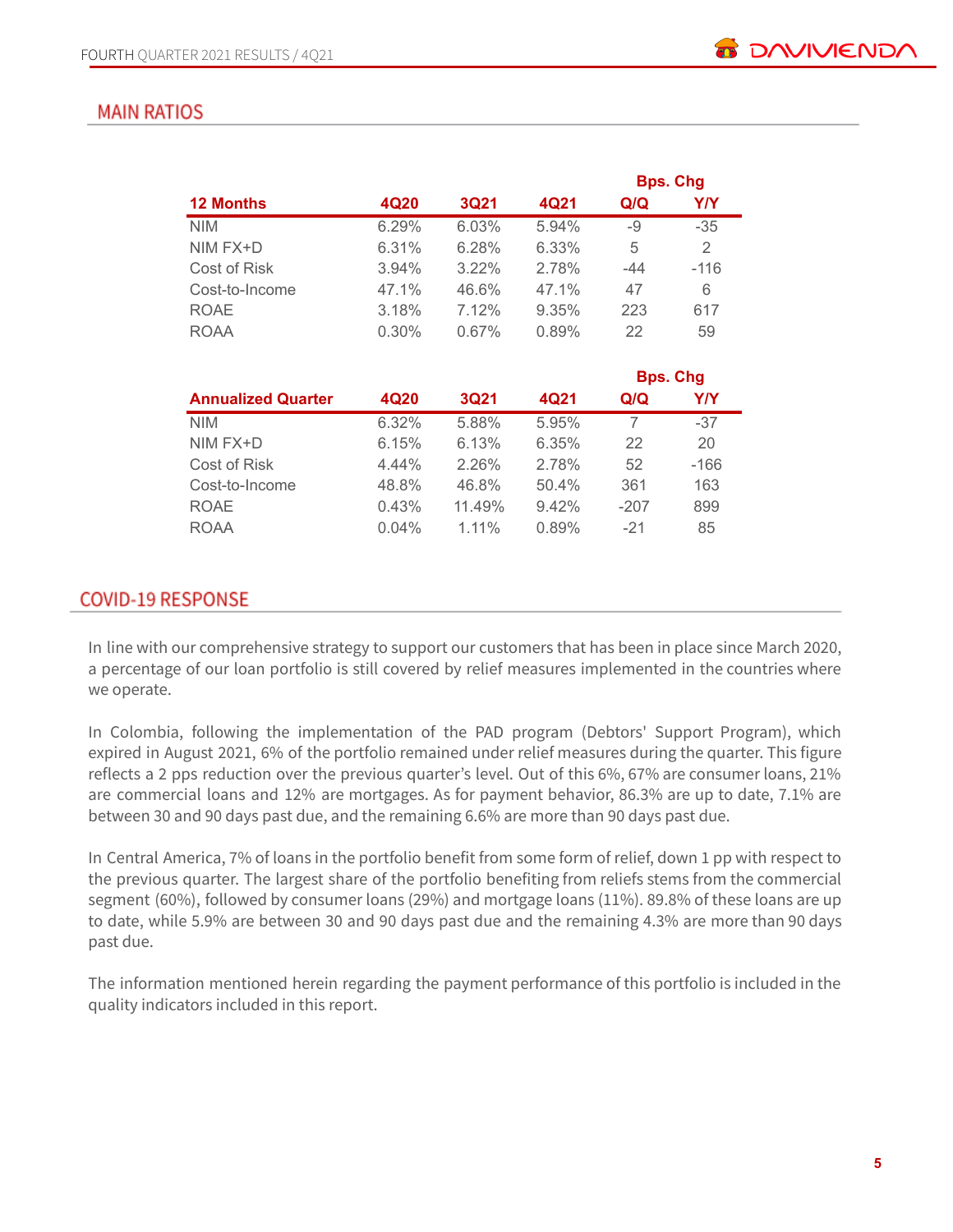

## **DIGITAL TRANSFORMATION**

Our digital native bank, DaviPlata, reached 13.8 million customers at the end of 4Q21. Among these customers, 5.7 million hold other financial products, 4.1 million count on DaviPlata as their only active financial product, and 4.0 million are common Davivienda customers. The balance in Electronic Deposits grew by 1.7 times with respect to 4Q20 and reached 881 billion.

As for the Bank's digital transformation process, in 4Q21, 88% of our consolidated clients are classified as digital. In the Colombian operation, this figure stands at 90% and in Central America at 66%.

In Colombia, the outstanding amount of digital loan products<sup>1</sup> more than doubled over the previous year, reaching \$9.1 trillion. On the other hand, digital deposits<sup>2</sup> closed with a \$3.3 trillion balance, increasing 61% over the year. Finally, digital investment products<sup>3</sup> fell by 11% over the previous year, totaling \$500 billion.

55% of product sales during the year were done through digital channels. This figure represents a 7 pps increase compared to last year. As for transactions, 54% of transactions were conducted through digital channels, compared to 53% last year. Similarly, and in relation to the Covid-19 pandemic, transactions made via traditional channels lost share, dropping from 15% in 4Q20 to 12% in 4Q21.

#### STATEMENT OF FINANCIAL CONDITION

#### Assets

|                               |          | <b>Consolidated</b><br>(COP Billion) |                             |          |            | <b>Colombia</b><br>(COP Billion) |          |            | <b>International</b><br>(USD Million) |          |        |
|-------------------------------|----------|--------------------------------------|-----------------------------|----------|------------|----------------------------------|----------|------------|---------------------------------------|----------|--------|
|                               |          |                                      |                             | $%$ Chg. |            |                                  | $%$ Chg. |            |                                       | $%$ Chq. |        |
| <b>Assets</b>                 |          |                                      | Dec. 20 Sep. 21 Dec. 21 Q/Q |          | <b>Y/Y</b> | <b>Dec. 21</b>                   | Q/Q      | <b>Y/Y</b> | <b>Dec. 21</b>                        | Q/Q Y/Y  |        |
| Cash and Interbank Funds      | 11.956   | 12.723                               | 15.461                      | 21.5     | 29.3       | 8.477                            | 42.1     | 26.8       | 1.754                                 | $-1.1$   | 14.2   |
| Investments                   | 16.115   | 16.593                               | 16.001                      | $-3.6$   | $-0.7$     | 11.336                           | $-8.3$   | $-4.9$     | 1.444                                 | 1.9      | $-7.4$ |
| Gross Loans Portfolio         |          | 106.675 113.637                      | 118.620                     | 4.4      | 11.2       | 93.543                           | 4.0      | 8.8        | 6.299                                 | 1.5      | 4.4    |
| Loan Loss Reserves            | $-6.395$ | $-5.603$                             | $-5.374$                    | $-4.1$   | $-16.0$    | $-4.571$                         | $-4.8$   | $-19.2$    | $-202$                                | $-3.9$   | $-6.3$ |
| Property, Plant and Equipment | 1.677    | 1.636                                | 1.618                       | $-1.1$   | $-3.5$     | 1.118                            | $-2.7$   | $-8.1$     | 125                                   | $-1.7$   | $-6.5$ |
| <b>Other Assets</b>           | 6.385    | 5.994                                | 6.355                       | 6.0      | $-0.5$     | 4.662                            | 2.3      | $-8.8$     | 305                                   | 21.1     | 31.3   |
| <b>Total Assets</b>           |          | 136.413 144.980 152.680              |                             | 5.3      | 11.9       | 114,565                          | 4.9      | 8.9        | 9.726                                 | 1.7      | 4.8    |

<sup>1</sup> Digital Loans include: Mobile Credit, Mobile Balance Transfer, Mobile Credit Card, Mobile Payroll Loans, Advanced Payroll, Mobile Payroll Balance Transfer, Nanocredit.

<sup>&</sup>lt;sup>2</sup> Digital Deposits include: Mobile Savings Account, Mobile Payroll Account, Term Deposits, and DaviPlata.

<sup>3</sup> Digital Investments includes: Dafuturo, Superior, and DaviPlus.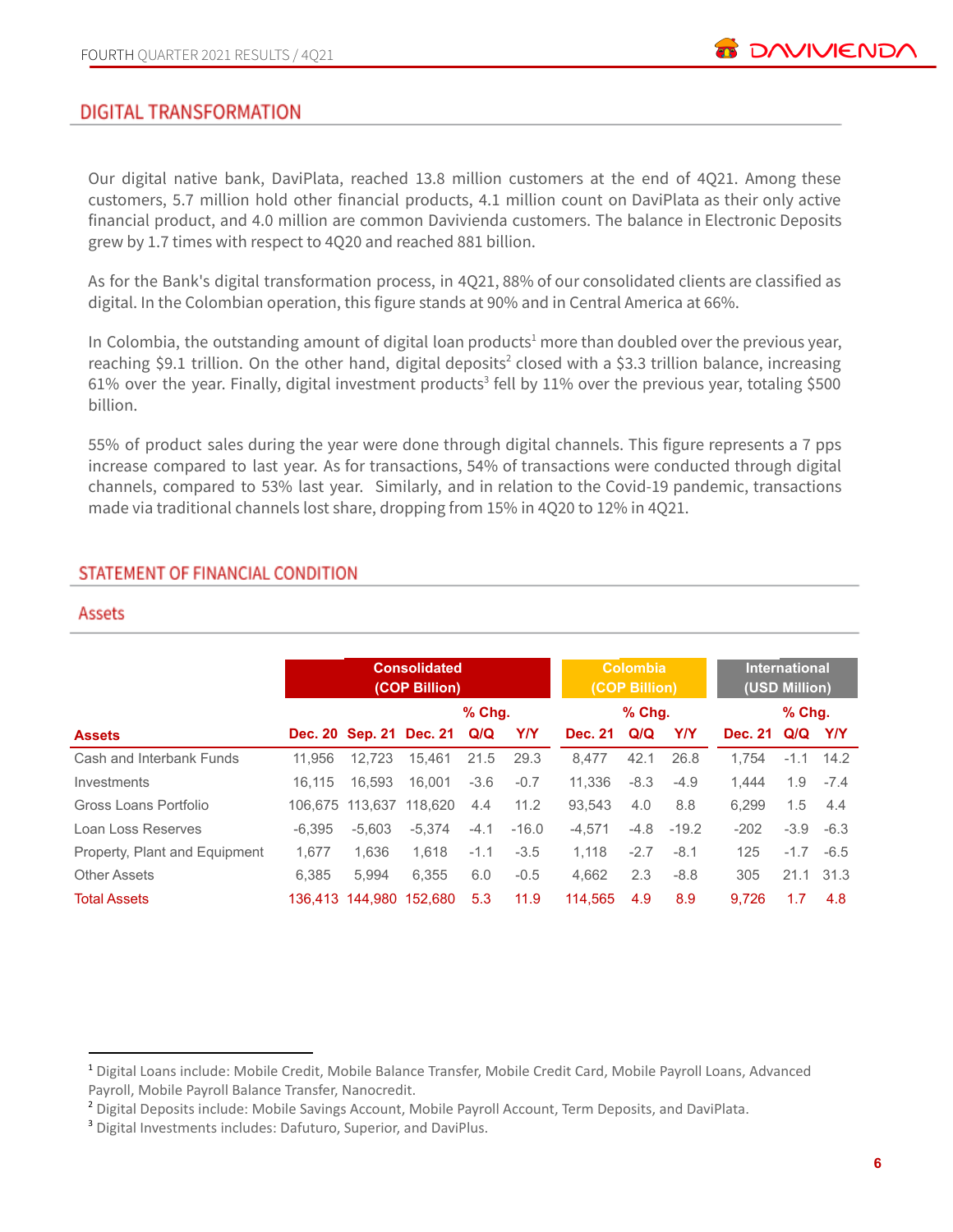#### Q/Q Performance:

Assets totaled \$152.7 trillion pesos, rising 5.3% over the quarter. Excluding the effect of the 4.4% depreciation of the Colombian peso during the quarter, assets would have increased 4.0%.

Cash and interbank funds totaled \$15.5 trillion, a 21.5% increase over the previous quarter. This performance is mainly attributable to an increase in available cash in foreign bank accounts and money market operations. The investment portfolio reached a \$16.0 trillion balance, decreasing 3.6% over the quarter, mainly as a result of typical fluctuations in the trading portfolio.

Gross loans totaled \$118.6 trillion, growing 4.4% over the previous quarter. Loan loss reserves decreased 4.1% compared to the previous quarter, closing at \$5.4 trillion, mainly as a result of lower coverage needs aligned with the improvement in loan risk profiles and write-offs carried out during the year. Loan loss reserves as a percentage of gross loans closed at 4.5%, close to pre-pandemic levels during 2018 and 2019.

Finally, other assets increased 6.0% over the quarter; most notably, acceptances and derivatives grew by +31.4%, mainly explained by the valuation of the bank's derivative portfolio and changes in contract volume, and net accounts receivable by +5.9%.

#### Y/Y Performance:

Total assets increased 11.9% over the year. Excluding the effect of the 16.0% appreciation of the Colombian peso during the year, assets would have increased by 7.1%.

Cash and interbank funds grew by 29.3%, mainly as a result of increased monetary market operations in Colombia and a higher available cash in banks abroad. Investment balance presented a slight decline (0.7%) as a result of the volatility experienced in the trading portfolio, which is the usual behavior found in this strategy.

Gross loans expanded 11.2% annually, driven mainly by the mortgage and consumer portfolios. Loan loss reserves dropped 16.0%, as a result of lower coverage needs due to the improvement in risk profiles and write-offs made during the year.

Finally, other assets fell by 0.5% as a result of a lower balance of acceptances and derivatives .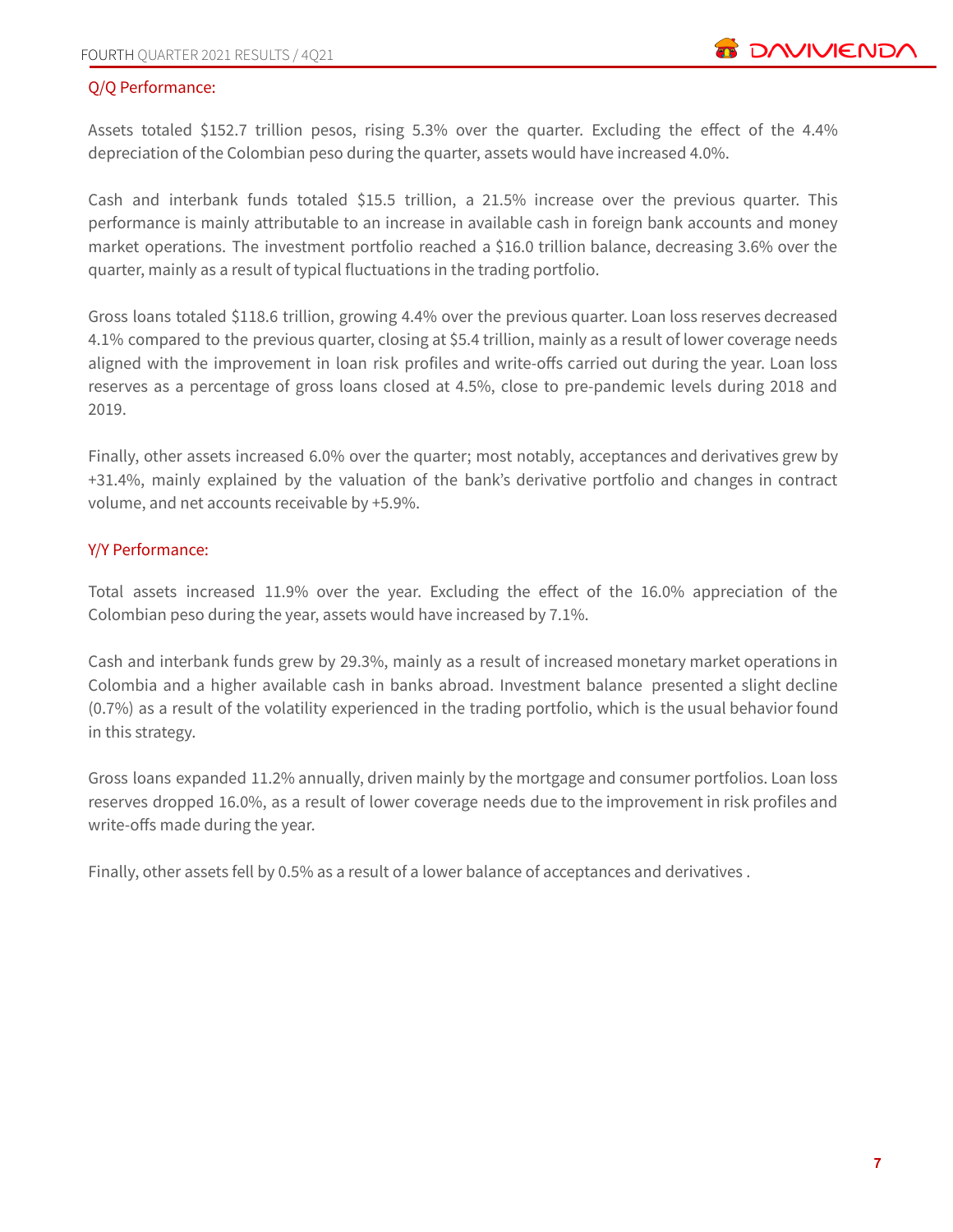# **Gross Loans**

|                    | <b>Consolidated</b><br>(COP Billion) |                |                |             |           | <b>Colombia</b><br>(COP Billion) |     |          | <b>International</b><br>(USD Million) |          |     |
|--------------------|--------------------------------------|----------------|----------------|-------------|-----------|----------------------------------|-----|----------|---------------------------------------|----------|-----|
|                    |                                      |                |                |             | $%$ Chg.  |                                  |     | $%$ Chg. |                                       | $%$ Chg. |     |
| <b>Gross Loans</b> | <b>Dec. 20</b>                       | <b>Sep. 21</b> | <b>Dec. 21</b> | $Q/Q$ $Y/Y$ |           | <b>Dec. 21</b>                   | Q/Q | Y/Y      | <b>Dec. 21</b>                        | Q/Q      | Y/Y |
| Commercial         | 49.740                               | 52.278         | 53.607         |             | $2.5$ 7.8 | 40.835                           | 1.5 | 4.5      | 3,208                                 | 1.6      | 3.3 |
| Consumer           | 31.033                               | 32.141         | 34,595         |             | 7.6 11.5  | 27,942                           | 8.0 | 9.0      | 1.671                                 | 1.6      | 6.1 |
| Mortgage           | 25,902                               | 29,218         | 30.418         |             | 4.1 17.4  | 24.767                           | 3.8 | 16.4     | 1.420                                 | 1.0      | 5.3 |
| Total              | 106.675                              | 113,637        | 118,620        |             | 4.4 11.2  | 93,543                           | 4.0 | 8.8      | 6,299                                 | 1.5      | 4.4 |

#### Q/Q Performance:

Gross loans closed at \$118.6 trillion, a 4.4% increase over the previous quarter. Excluding the effect of the 4.4% depreciation of the Colombian peso during the quarter, gross loans would have increased by 3.3%.

The commercial portfolio recorded a 2.5% increase over the quarter, mainly driven by growth in the corporate and SME segments.

Consumer loans experienced a 7.6% increase, mostly as a result of higher disbursements in unsecured personal loans and credit cards, aligned with the continuous improvement in confidence levels.

Mortgage loans expanded by 4.1%, fueled by the growth of residential housing (SIV) and residential leasing segments, boosted by subsidy programs in Colombia, as well as the base effect related to portfolio securitizations made during the third quarter of the year .

The gross loan portfolio of the international subsidiaries reached \$6.3 billion USD, growing 1.5% over the quarter. This performance mainly reflects the growth of the commercial portfolio, which added \$51.1 million USD, and the consumer portfolio, which added \$27.1 million USD. Panama saw the largest increase in gross loans during the quarter (+3.3%), followed by Honduras (+1.8%), Costa Rica (+1.4%) and El Salvador (+0.8%).

#### Y/Y Performance:

Gross loans increased 11.2% over the past year. Excluding the effect of the 16.0% depreciation of the Colombian peso during the year, gross loans grew 7.0%.

The commercial portfolio recorded a 7.8% increase, mainly due to growth presented in the SME, builder and business segments.

Consumer loans increased by 11.5%, mainly due to increased disbursement of unsecured personal loans, boosted by demand recovery, aligned with improved confidence levels, as previously mentioned.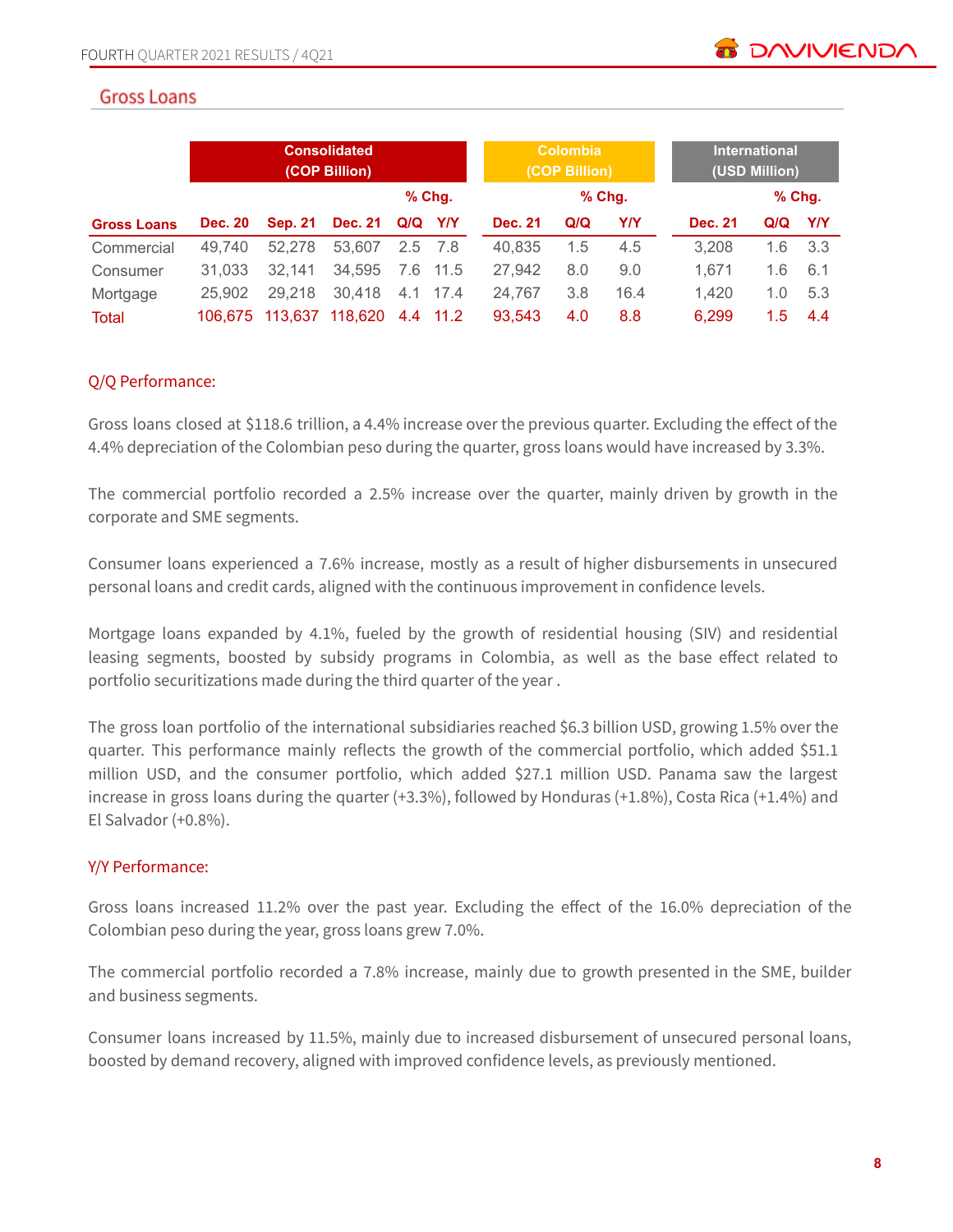Mortgage loans recorded a 17.4% increase, reflecting higher growth in residential housing (> Social Housing) and residential leasing, especially in Colombia, consistent with the dynamics presented in the sector observed throughout the year.

International subsidiaries, gross loans denominated in USD grew by 4.4%. This growth was driven mainly by the commercial portfolio, which grew \$101.1 million USD (3.3%) over the year, followed by the consumer portfolio \$95.4 million USD (6.1%) and the mortgage portfolio \$71.2 (5.3%). Honduras stands out with a gross portfolio growth approaching 13.9%, followed by Costa Rica with 3.6% and El Salvador with 3.3%.

|                         |       | <b>Consolidated</b> |       | <b>Colombia</b> |       |       |       | <b>International</b> |       |
|-------------------------|-------|---------------------|-------|-----------------|-------|-------|-------|----------------------|-------|
| <b>PDL</b>              | 4Q20  | 3Q21                | 4Q21  | 4Q20            | 3Q21  | 4Q21  | 4Q20  | 3Q21                 | 4Q21  |
| Commercial              | 3.26% | 3.99%               | 3.53% | 3.88%           | 4.71% | 4.21% | 0.98% | 1.58%                | 1.37% |
| Consumer                | 6.04% | 2.76%               | 2.19% | 6.57%           | 2.80% | 2.10% | 3.54% | 2.61%                | 2.55% |
| Mortgage                | 4.53% | 4.45%               | 4.35% | 4.72%           | 4.68% | 4.48% | 3.64% | 3.40%                | 3.76% |
| Total (90) <sup>1</sup> | 4.38% | 3.76%               | 3.35% | 4.89%           | 4.15% | 3.65% | 2.24% | 2.27%                | 2.22% |
| Mortgage (120)          | 2.77% | 3.70%               | 3.56% | 2.66%           | 3.86% | 3.62% | 3.31% | 2.97%                | 3.30% |
| Total $(120)^2$         | 3.95% | 3.57%               | 3.15% | 4.38%           | 3.93% | 3.42% | 2.17% | 2.17%                | 2.12% |

# **Asset Quality and Coverage**

| <b>Portfolio</b> | Stage 1 | <b>Stage 2</b> | Stage 3 | Total   |
|------------------|---------|----------------|---------|---------|
| Commercial       | 46.762  | 3.587          | 3,258   | 53,607  |
| Consumer         | 30.747  | 2.963          | 885     | 34,595  |
| Mortgage         | 27.770  | 1,732          | 916     | 30,418  |
| Total            | 105,280 | 8,282          | 5,059   | 118,620 |

#### Q/Q Performance:

The 90-days PDL ratio closed at 3.35%, down 41 bps over the quarter, mainly reflecting the performance of the consumer and commercial portfolios.

PDL ratios for all portfolios showed declines when compared to the previous quarter as a result of: improvements in payment behavior and therefore in collection, portfolio growth and write-offs made during the quarter.

Regarding mortgage PDL ratios, it is important to mention that although they showed declines during the quarter, this portfolio is still affected by the loan securitizations made throughout the year and lower write-offs in 2020 as a result of the economic crisis, as well as the specific write-off parameters for this loan portfolio.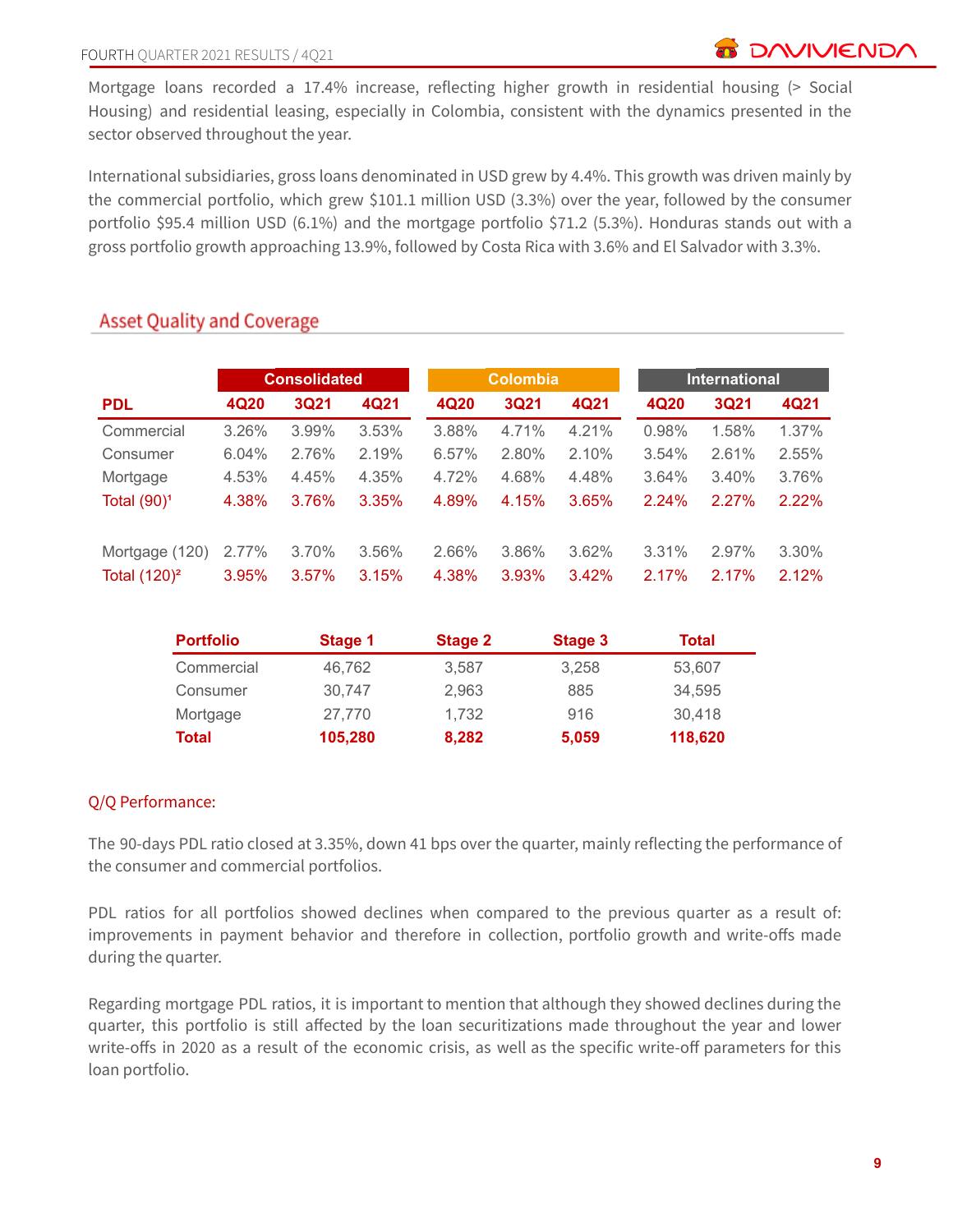In Central America, 90-days PDL decreased 5 pbs over the quarter. PDL in the consumer portfolio decreased 6 pbs, explained by the stabilization of payment collections due to customers resuming their payments after the end of relief programs, portfolio growth, and write-offs made during the quarter. On the other hand, PDL in the mortgage portfolio rose 36 pbs mainly explained by the behavior of this segment in Panama, after the end of relief programs. Finally, PDL in the commercial portfolio decreased 21 pbs, reflecting the performance of specific customers and write-offs, mainly in Panama, throughout the quarter.

Write-offs totaled \$1.25 trillion in 4Q21, and were mainly concentrated in the consumer portfolio.

| <b>Write-offs</b> |      | <b>Quarterly Figures</b> | % Chq. |      |      |
|-------------------|------|--------------------------|--------|------|------|
| (COP billion)     | 4Q20 | 3021                     | 4021   | Q/Q  | YN   |
| Total write-offs  | 957  | 928                      | 1.252  | 34.9 | 30.9 |

#### Y/Y Performance:

90-days PDL decreased 103 bps over the year, mainly due to portfolio growth, improved collections, and write-offs made during the year.

PDL in the commercial portfolio increased 27 bps over the year, as some sectors in Colombia and Central America were affected bythe pandemic.

PDL in the consumer portfolio decreased 385 bps over the year, largely due to portfolio growth, an increase in collections as customers resumed their payments after the ending of relief programs, and write-offs made during the year.

90-days PDL in the mortgage portfolio decreased 18 bps as a result of improved collection rates and some write-offs. On the other hand, 120-days PDL increased 79 bps, as a number of loans shifted to this category of delinquency, and due to the effects of lower write-offs during 2020 and 2021, as well as portfolio securitizations carried out during the year.

Accumulated write-offs increased by 126.8% when compared to last year's result, this behavior is partially explained by the base effect generated during 2020, when write-off level was lower than average, given the relief programs in Colombia and Centralamerica.

| <b>Write-offs</b> |                | <b>Accumulated Figures</b> |       |  |  |  |
|-------------------|----------------|----------------------------|-------|--|--|--|
| (COP billion)     | <b>Dec. 20</b> | <b>Dec. 21</b>             | YN    |  |  |  |
| Write-offs        | 2,233          | 5,065                      | 126.8 |  |  |  |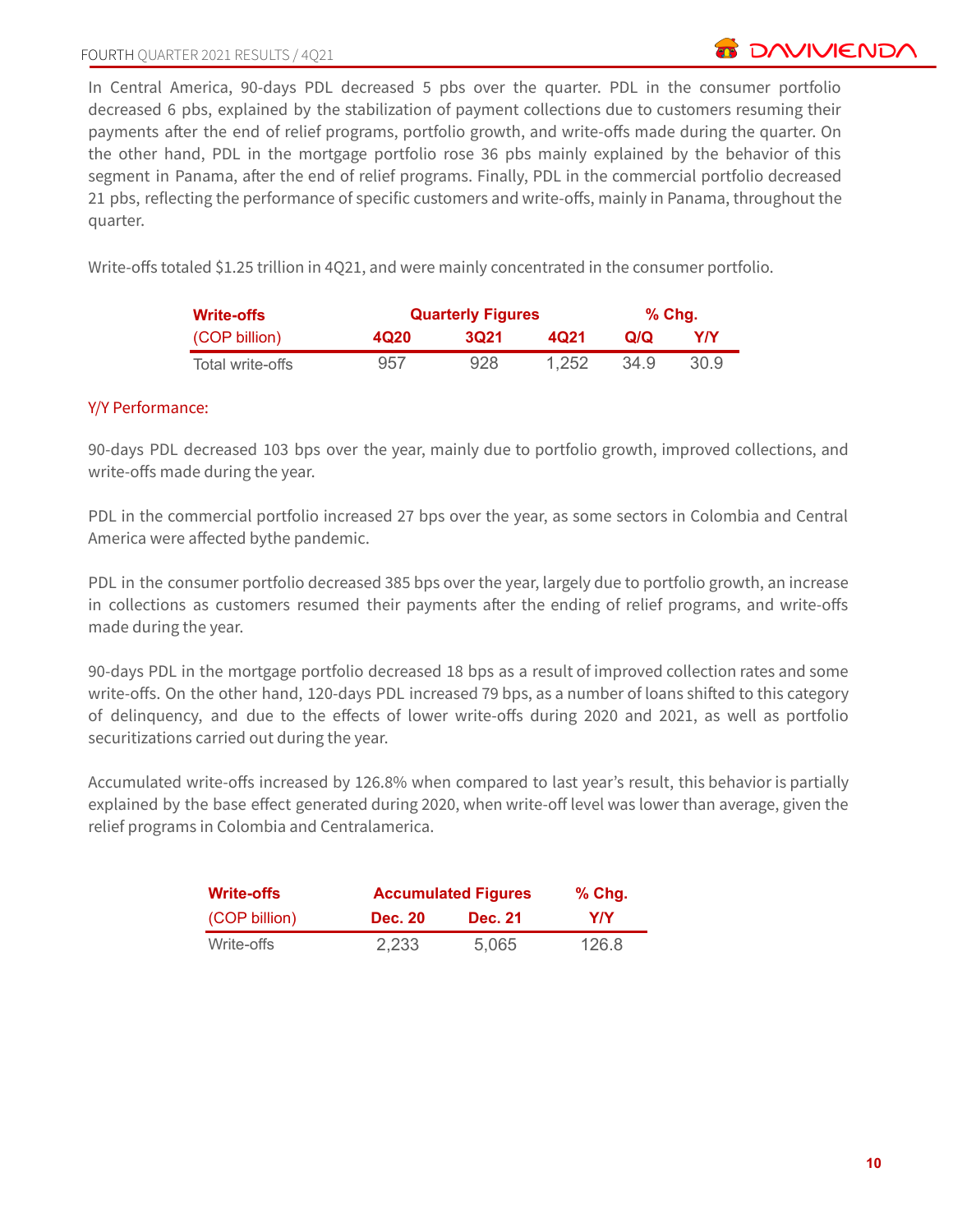#### Coverage

|                 | <b>Coverage</b> |             |        |  |  |  |  |  |
|-----------------|-----------------|-------------|--------|--|--|--|--|--|
| <b>Coverage</b> | 4Q20            | <b>3Q21</b> | 4Q21   |  |  |  |  |  |
| Commercial      | 169.9%          | 141.0%      | 135.8% |  |  |  |  |  |
| Consumer        | 168.3%          | 231.4%      | 302.4% |  |  |  |  |  |
| Mortgage        | 41.5%           | 47.0%       | 38.9%  |  |  |  |  |  |
| Total           | 137.0%          | 131.2%      | 135.2% |  |  |  |  |  |

#### Q/Q Performance:

The Coverage ratio closed 4Q21 at 135.2%, increasing 406 bps over the quarter, due to provisioning efforts during the quarter and lower coverage needs given the improvement in the loan portfolio risk profile.

#### Y/Y Performance:

The Coverage ratio decreased 172 bps, mainly due to write-offs realized over the past 12 months.

# **Funding Sources**

| <b>Consolidated</b><br>(COP Billion) |        |        |                             |     |              | <b>Colombia</b><br>(COP Billion) |        |            | <b>International</b><br>(USD Million) |        |          |
|--------------------------------------|--------|--------|-----------------------------|-----|--------------|----------------------------------|--------|------------|---------------------------------------|--------|----------|
|                                      |        |        |                             |     | $%$ Chg.     |                                  |        | $%$ Chg.   |                                       |        | $%$ Chg. |
| <b>Funding</b><br><b>Sources</b>     |        |        | Dec. 20 Sep. 21 Dec. 21 Q/Q |     | Y/Y          | <b>Dec. 21</b>                   | Q/Q    | <b>Y/Y</b> | <b>Dec. 21</b>                        | Q/Q    | Y/Y      |
| Demand<br>deposits                   | 53,500 | 59.381 | 69,655                      |     | 17.3 30.2    | 54.653                           | 18.7   | 30.1       | 3,768                                 | 7.7    | 12.7     |
| Term deposits                        | 33.739 | 31.397 | 29,929                      |     | $-4.7 -11.3$ | 19.714                           | $-9.0$ | $-19.0$    | 2,566                                 | 0.5    | $-6.2$   |
| <b>Bonds</b>                         | 12.535 | 16,751 | 16.911                      | 1.0 | 34.9         | 14,353                           | 0.0    | 29.4       | 643                                   | 1.9    | 52.5     |
| Credits                              | 14,419 | 13,146 | 14,139                      | 7.6 | $-1.9$       | 9,031                            | 13.4   | $-8.7$     | 1,283                                 | $-5.6$ | $-2.7$   |
| Total                                |        |        | 114,193 120,675 130,634     | 8.3 | 14.4         | 97,751                           | 8.6    | 11.9       | 8,260                                 | 2.7    | 5.6      |

#### Q/Q Performance:

Funding sources totaled \$130.6 trillion, growing 8.3% over the quarter. This growth was concentrated in demand deposits and credits with entities. Excluding the effect of the 4.4% depreciation of the Colombian peso during the quarter, funding sources would have increased 6.8%.

Demand deposits reached a \$69.7 trillion balance, growing 17.3% over the quarter, especially due to higher low-cost deposits from legal entities in Colombia. Term deposits amounted to \$29.9 trillion, decreasing 4.7% over the quarter.

Bonds closed the fourth quarter with a \$16.9 trillion balance, registering a slight 1.0% variation over the quarter.

**B** DAVIVIEND/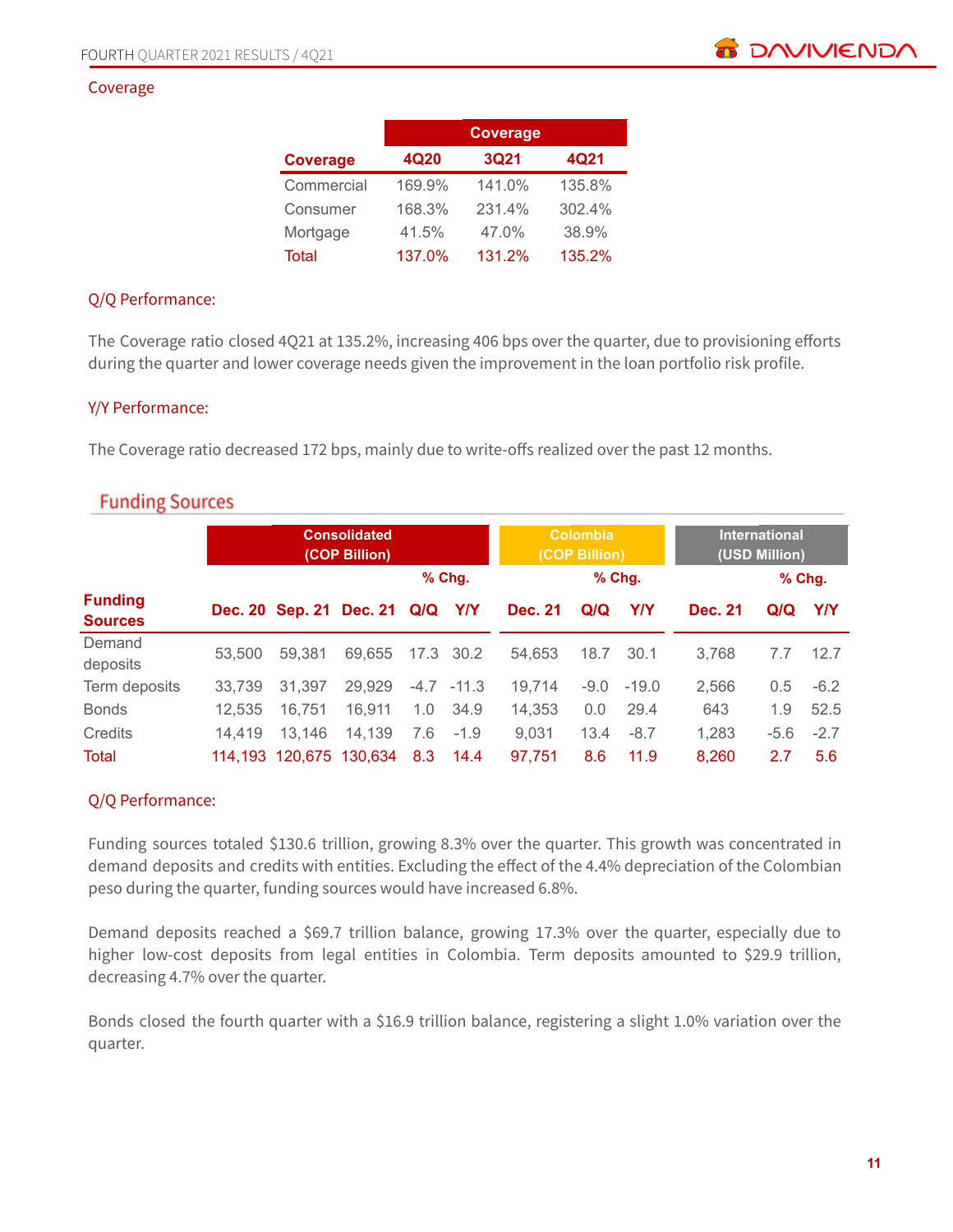Credits with entities reached a \$14.1 trillion balance, presenting a 7.6% increase over the quarter. The Colombian operation accounts for a large part of this performance due to higher financial obligations with foreign entities.

Gross loans to funding sources ratio was 90.8%, 336 bps lower than in the previous quarter, explained by the fact that gross loans grew less than funding sources (\$5.0 trillion vs. \$10.0 trillion).

#### Y/Y Performance:

Funding sources grew by 14.4% throughout the year as a result of an increase in bonds and demand deposits, which offset a reduction in term deposits and credits with entities. Excluding the effect of the 16.0% depreciation of the Colombian peso during the year, funding sources would have increased 9.2%.

The growth in traditional funding sources stemmed mainly from demand deposits, which expanded 30.1% in Colombia and 12.7% in Central America. Term deposits decreased 19.0% and 6.2%, respectively.

Bonds increased 34.9% compared to 4Q20, largely due to the issuance of an AT1 perpetual bond during 2Q21 for \$500 million USD, local bond issuances in the Colombian operation throughout the year, as well as local issuances made in Central America.

Credits with entities contracted by 1.9% during the year as financial obligations have been settled with foreign entities.

Gross loans to funding sources ratio was 90.8%, 261 bps lower than in 4Q20 (93.4%), which is explained mainly by the fact that gross loans grew less than the increase presented in total funding sources (\$11.9 trillion vs. \$16.4 trillion).

| <b>Total Regulatory Capital and Risk</b><br><b>Weighted Assets</b> | <b>Consolidated</b>                  |                                      |         |           |  |  |  |
|--------------------------------------------------------------------|--------------------------------------|--------------------------------------|---------|-----------|--|--|--|
|                                                                    | <b>Previous</b><br><b>Regulation</b> | <b>New Regulation</b><br>(Basel III) |         | % Chg.    |  |  |  |
| (COP Billion)                                                      | 4Q20                                 | <b>3Q21</b>                          | 4Q21    | Q/Q       |  |  |  |
| Equity                                                             | 12,720                               | 14,000                               | 14,280  | 2.0       |  |  |  |
| <b>Common Equity Tier I Capital</b>                                | 9,557                                | 12,573                               | 12,908  | 2.7       |  |  |  |
| <b>Additional Tier I Capital</b>                                   | 0                                    | 1,943                                | 1,997   | 2.8       |  |  |  |
| <b>Tier II Capital</b>                                             | 4,677                                | 4,377                                | 4,524   | 3.4       |  |  |  |
| <b>Total Regulatory Capital</b>                                    | 14,234                               | 18,888                               | 19,424  | 2.8       |  |  |  |
| <b>Risk Weighted Assets</b>                                        | 112,072                              | 102,344                              | 107,904 | 5.4       |  |  |  |
| <b>CET1 Ratio</b>                                                  | 8.26%                                | 12.29%                               | 11.96%  | $-33$ bps |  |  |  |
| <b>Tier I Ratio</b>                                                | 8.26%                                | 14.18%                               | 13.81%  | $-37$ bps |  |  |  |
| <b>Total Capital Adequacy Ratio</b>                                | 12.31%                               | 18.46%                               | 18.00%  | $-46$ bps |  |  |  |
| Leverage Ratio                                                     | <b>NA</b>                            | 9.02%                                | 8.87%   | $-15$ bps |  |  |  |

# **Equity and Regulatory Capital**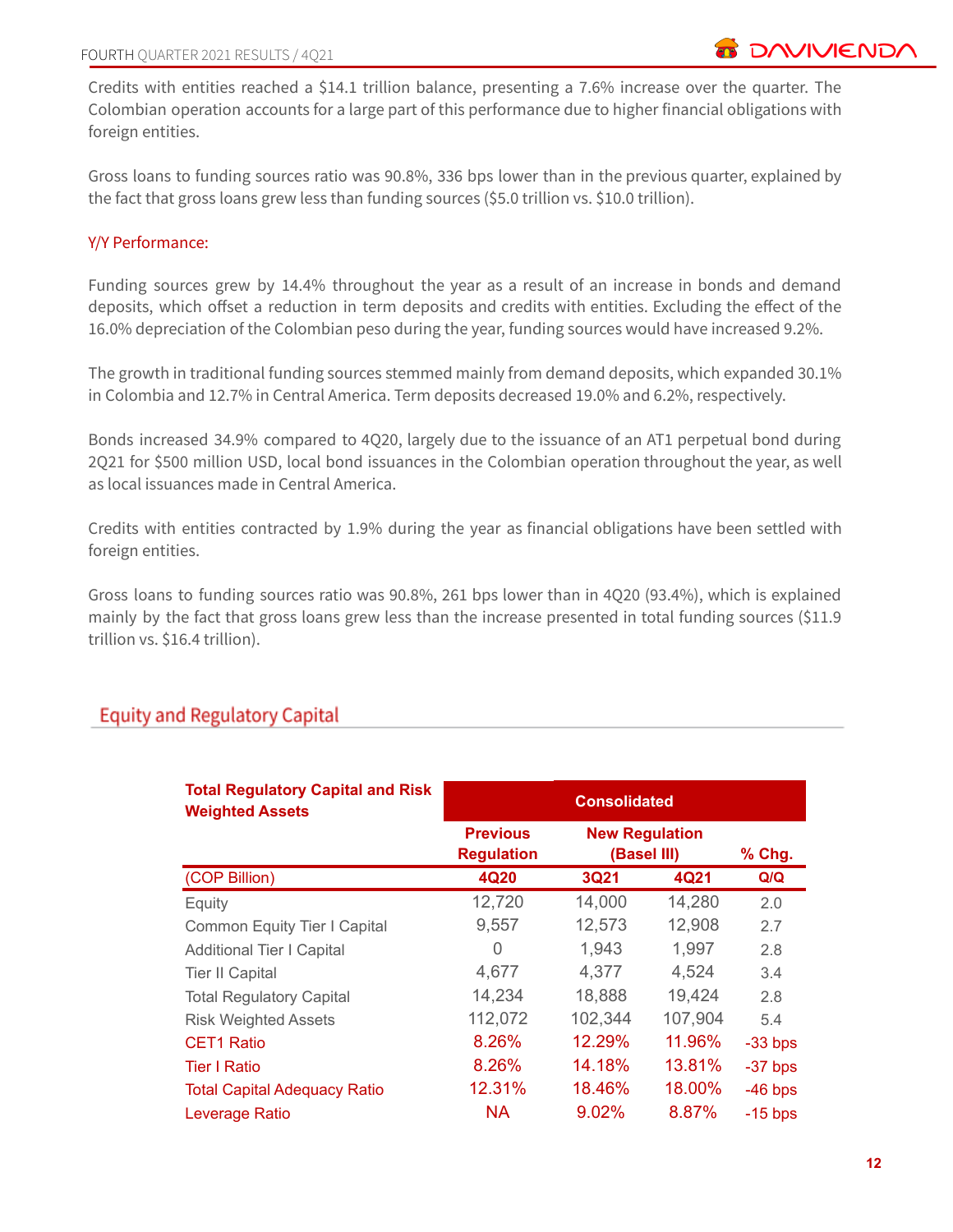## Q/Q Performance:

Consolidated equity totaled \$14.3 trillion as of December 2021, increasing 2.0% compared to the previous quarter as a result of higher net profits during the quarter.

In 2021, the Bank implemented the new Basel III capital adequacy standard, which established new capital levels and requirements. In this sense, the current capital adequacy ratios are not comparable to those reported in 2020.

The Common Equity Tier I ratio presented a decrease of 33 bps during the quarter, reaching a level of 11.96%, as a result of the increase in Risk Weighted Assets, given the loan portfolio growth.

Even though Tier II Capital increased during the quarter, as a result of the Colombian peso devaluation, the Tier II ratio decreased, mainly due to the greater value of Risk Weighted Assets.

Given this behavior, the total capital adequacy ratio under Basel III stood at 18.0%, 46 bps lower than in 3Q21.

On the other hand, the leverage ratio stood at 8.87%, 15 bps lower than in the previous quarter, mainly due to growth in the net value of the loan portfolio and in the exposure value of contingencies throughout the quarter.

The density of risk-weighted assets<sup>4</sup> stood at 70.7%, a 1-bps increase with respect to 3Q21 (70.6%) under the new standard.

<sup>4</sup> Risk-Weighted Assets' Density: (RWAs by Credit, Market and Operational Risk) / Total Assets.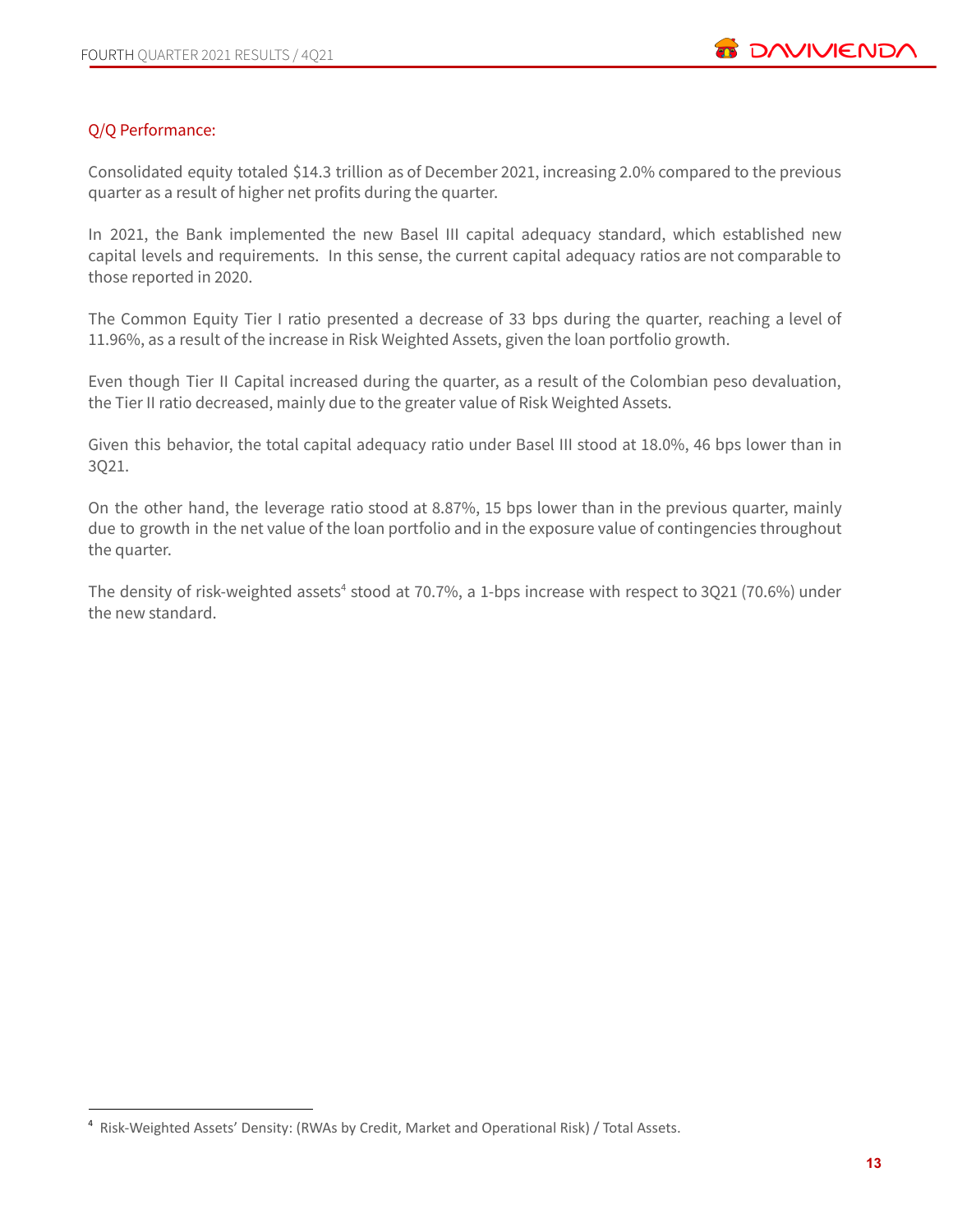## **INCOME STATEMENT**

| <b>Income Statement</b>         | <b>Quarterly Figures</b> |             | % Chg.      |          | <b>Accumulated</b><br><b>Figures</b> |                | % Chg.         |            |
|---------------------------------|--------------------------|-------------|-------------|----------|--------------------------------------|----------------|----------------|------------|
| (COP billion)                   | <b>4Q20</b>              | <b>3Q21</b> | <b>4Q21</b> | Q/Q      | <b>Y/Y</b>                           | <b>Dec. 20</b> | <b>Dec. 21</b> | <b>Y/Y</b> |
| Interest Income                 | 2,765                    | 2,666       | 2,787       | 4.5      | 0.8                                  | 11,448         | 10,587         | $-7.5$     |
| Loan Income <sup>5</sup>        | 2,536                    | 2,537       | 2,661       | 4.9      | 4.9                                  | 10,519         | 10,172         | $-3.3$     |
| Commercial                      | 907                      | 879         | 617         | $-29.8$  | $-31.9$                              | 3,957          | 3,190          | $-19.4$    |
| Consumer                        | 982                      | 970         | 1,345       | 38.6     | 36.9                                 | 4,064          | 4,164          | 2.4        |
| Mortgage                        | 647                      | 687         | 699         | 1.7      | 8.0                                  | 2,498          | 2,818          | 12.8       |
| Investment Income               | 213                      | 116         | 109         | $-6.3$   | $-48.9$                              | 841            | 358            | $-57.5$    |
| Other Income                    | 16                       | 12          | 17          | 37.5     | 4.1                                  | 88             | 58             | $-34.3$    |
| <b>Financial Expenses</b>       | 815                      | 815         | 844         | 3.5      | 3.5                                  | 3,881          | 3,106          | $-20.0$    |
| <b>Demand Deposits</b>          | 161                      | 142         | 171         | 20.6     | 6.1                                  | 829            | 594            | $-28.3$    |
| <b>Term Deposits</b>            | 312                      | 270         | 267         | $-1.1$   | $-14.4$                              | 1,510          | 1,069          | $-29.2$    |
| Credits                         | 117                      | 94          | 93          | $-0.1$   | $-20.2$                              | 558            | 374            | $-33.0$    |
| <b>Bonds</b>                    | 191                      | 276         | 278         | 1.0      | 45.6                                 | 831            | 937            | 12.8       |
| <b>Other Expenses</b>           | 34                       | 34          | 34          | $-0.4$   | $-0.6$                               | 153            | 131            | $-14.1$    |
| <b>Gross Financial Margin</b>   | 1,950                    | 1,850       | 1,943       | 5.0      | $-0.4$                               | 7,567          | 7,482          | $-1.1$     |
| <b>Net Provision Expenses</b>   | 1,183                    | 641         | 825         | 28.7     | $-30.3$                              | 4,200          | 3,301          | $-21.4$    |
| <b>Net Interest Margin</b>      | 767                      | 1,210       | 1,118       | $-7.6$   | 45.8                                 | 3,367          | 4,181          | 24.1       |
| <b>Exchange and Derivatives</b> | $-53$                    | 81          | 131         | 61.4     | N/A                                  | 25             | 498            | 1853.6     |
| <b>Non Financial Income</b>     | 343                      | 477         | 400         | $-16.2$  | 16.7                                 | 1,222          | 1,595          | 30.5       |
| Fee Income                      | 337                      | 436         | 418         | $-4.0$   | 24.0                                 | 1,130          | 1,501          | 32.9       |
| Other Income                    | 5                        | 41          | $-19$       | $-145.7$ | $-470.6$                             | 93             | 94             | 0.8        |
| <b>Operating Expenses</b>       | 1,092                    | 1,127       | 1,247       | 10.7     | 14.1                                 | 4,139          | 4,500          | 8.7        |
| <b>Personnel Expenses</b>       | 398                      | 462         | 459         | $-0.8$   | 15.3                                 | 1,608          | 1,794          | 11.5       |
| <b>Operation Expenses</b>       | 496                      | 457         | 573         | 25.6     | 15.6                                 | 1,768          | 1,878          | 6.2        |
| <b>Other Expenses</b>           | 198                      | 208         | 215         | 3.3      | 8.3                                  | 763            | 828            | 8.6        |
| <b>Income before Taxes</b>      | $-36$                    | 641         | 402         | $-37.3$  | N/A                                  | 476            | 1,773          | 272.4      |
| Income Tax                      | $-50$                    | 246         | 69          | $-72.0$  | N/A                                  | 68             | 512            | 651.3      |
| <b>Net Profit</b>               | 14                       | 395         | 333         | $-15.6$  | 2306.1                               | 408            | 1,261          | 209.1      |

Commercial: 1,3% Q/Q, -0,6% Y/Y ; -11,2% Accum.

Consumer: 9,8% Q/Q, 7,3% Y/Y ; -6,0% Accum.

<sup>5</sup> During the quarter, there was a reclassification of interest income from commercial and consumer loans. These reclassifications do not affect total loan income. For comparative effects, when this reclassification is made to previous quarters, loan Income changes would be as follows: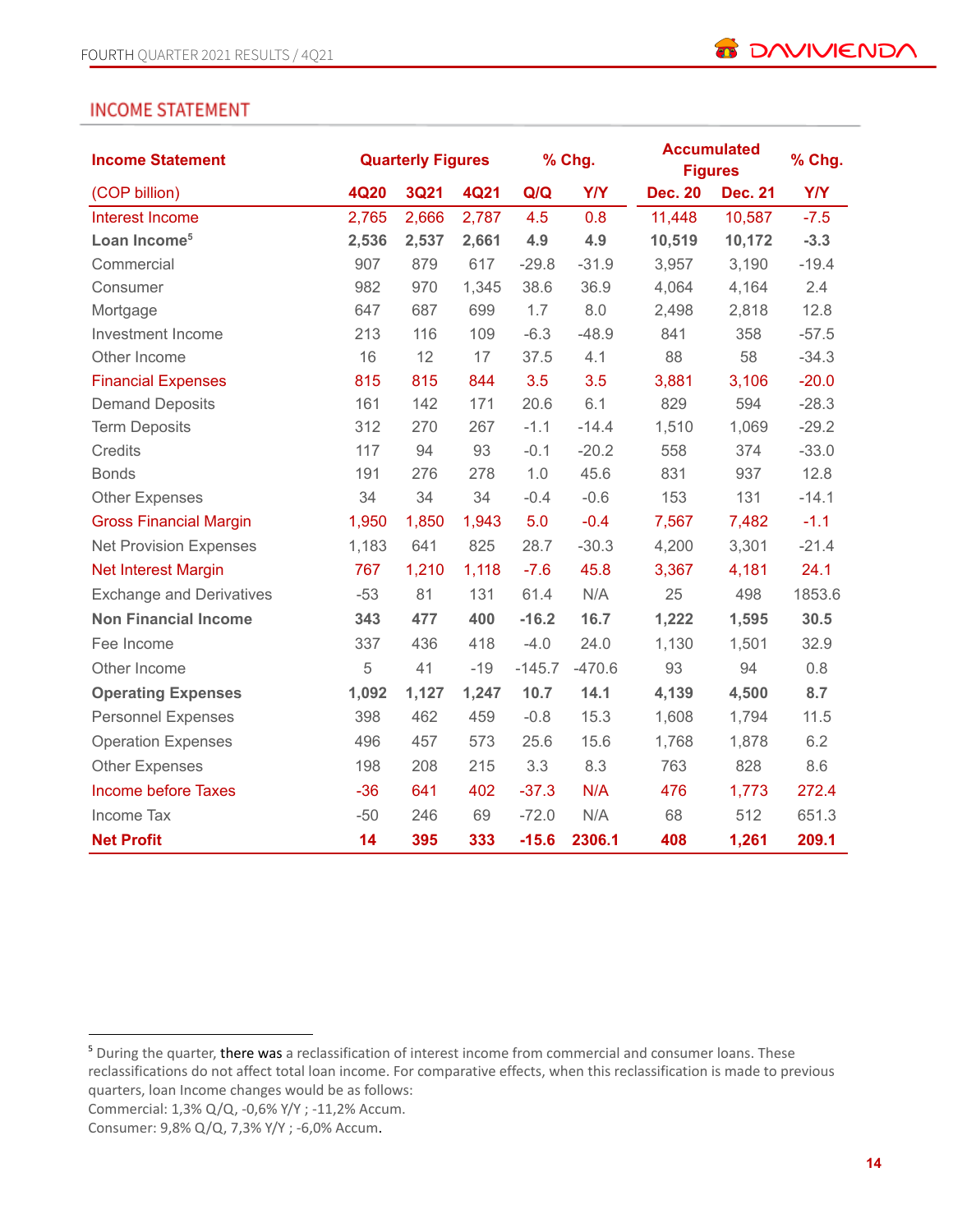

## **Net Profit**

#### Quarterly figures

#### Q/Q Performance:

Net profits reached \$333.0 billion in 4Q21, a 15.6% quarterly drop, mainly due to an increase in provision and operating expenses. Consequently, the annualized quarterly return on average equity (ROAE) decreased 207 bps from 11.5% to 9.4%.

Net profits in Colombia totaled \$170.8 billion, a 44.8% quarterly drop. This performance resulted from higher provision expenses during the quarter (+43.7%) and a 13.7% increase in operating expenses.

Profits derived from the Central American operation totaled nearly \$42.5 million USD, increasing 91.3% over the quarter due to higher investment income and lower provision expenses. This increase is mainly explained by the behavior in El Salvador and Costa Rica.

#### Y/Y Performance:

Consolidated profits recorded an annual increase of \$319.1 billion, mainly due to higher loan income, lower provision expenses, increased exchange and derivative income and greater fee income.

Net profits rose \$201.6 billion in the Colombian operation. This performance is mainly attributable to a 24.4% reduction in net provision expenses, combined with a 22.6% increase in fee income.

Net profits for the international subsidiaries increased \$30.3 million USD when compared to 4Q20. This is mainly explained by lower provision expenses, higher investment income, and lower financial expenses.

#### Accumulated figures

#### Y/Y Performance:

Consolidated profits amounted to \$1.261 trillion, a 209.1% increase relative to the figure recorded in December 2020. This is mainly attributable to lower financial expenses, reduced provision expenses, higher operating income and greater income from exchange and derivatives.

The 12-month return on average equity (ROAE) closed 4Q21 at 9.35%, 617 bps higher than in 4Q20.

In the Colombian operation, net profits closed at \$864.6 billion, a 472.3% increase relative to December 2020, in line with consolidated figures.

In international subsidiaries, cumulative profits in USD closed at \$105.9 million, a 52.2% increase, mainly due to lower financial expenses, lower loan loss reserves and an increase in non-financial income.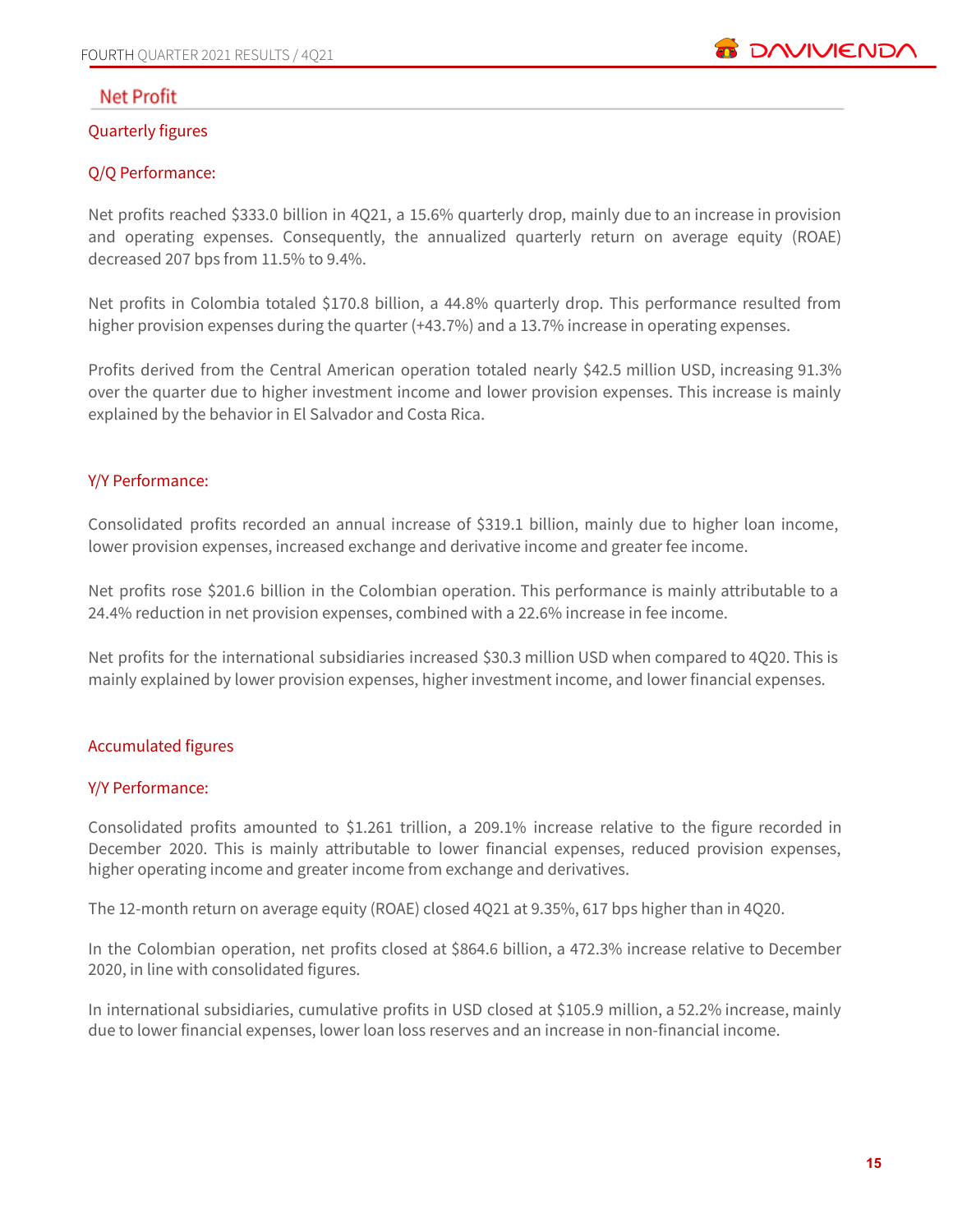| <b>Gross Financial Margin</b>    | <b>Quarterly Figures</b> |             | $%$ Chg. |        | <b>Accumulated</b><br><b>Figures</b> |                | %<br>Chg.      |            |
|----------------------------------|--------------------------|-------------|----------|--------|--------------------------------------|----------------|----------------|------------|
| (COP billion)                    | 4Q20                     | <b>3Q21</b> | 4Q21     | Q/Q    | Y/Y                                  | <b>Dec. 20</b> | <b>Dec. 21</b> | <b>Y/Y</b> |
| Loan Income                      | 2.536                    | 2.537       | 2.661    | 4.9    | 4.9                                  | 10.519         | 10.172         | $-3.3$     |
| Investments and Interbank Income | 229                      | 128         | 126      | $-2.0$ | $-45.1$                              | 928            | 415            | $-55.3$    |
| <b>Financial Income</b>          | 2.765                    | 2.666       | 2.787    | 4.5    | 0.8                                  | 11.448         | 10,587         | $-7.5$     |
| <b>Financial Expenses</b>        | 815                      | 815         | 844      | 3.5    | 3.5                                  | 3.881          | 3,106          | $-20.0$    |
| <b>Gross Financial Margin</b>    | 1.950                    | 1.850       | 1.943    | 5.0    | $-0.4$                               | 7.567          | 7.482          | $-1.1$     |

#### Quarterly figures

#### Q/Q Performance:

The consolidated gross financial margin reached \$1.9 trillion by the end of the fourth quarter, reaching a 5.0% increase, mainly explained by the growth in financial income (4.5%). It is important to mention that financial expenses increased 3.5%, aligned with monetary policy decisions in Colombia, with interest rates rising since October 2021.

In Colombia, the gross financial margin increased 2.7% compared to the previous quarter, mainly due to higher income from the consumer and commercial portfolios. However, investment income continued its downward trend as a result of rising interest rates in the market, which affected the portfolio's value.

International subsidiaries' gross financial margin, denominated in USD, grew 14.0% due to higher investment income, in addition to lower financial expenses.

The annualized quarterly NIM stood at 5.95%, an 7 bps increase relative to 3Q21, reflecting the expansion of the gross financial margin. However, when including foreign exchange and derivative income to reflect the result of our hedging strategy, the NIM closed at 6.35% increasing 22 bps during the quarter.

| <b>NIM</b>                |                  |             |       |     | <b>Bps. Chg</b> |
|---------------------------|------------------|-------------|-------|-----|-----------------|
| <b>Annualized Quarter</b> | 4Q <sub>20</sub> | <b>3Q21</b> | 4Q21  | Q/Q | Y/Y             |
| <b>Total NIM</b>          | 6.32%            | 5.88%       | 5.95% |     | -37             |
| Total NIM FX+D            | 6.15%            | 6.13%       | 6.35% | 22  | 20              |

#### Y/Y Performance:

During the fourth quarter of the year the gross financial margin remained relatively stable, slightly decreasing by 0.4% compared to the one obtained during 4Q20. This variation is mainly explained by lower investment income and higher financial expenses.

In Colombia, the gross financial margin decreased 5.1%. This behavior is explained by the 87.8% decline in investment income, due to the volatility of the local securities market and the devaluation of the portfolio. Additionally, financial expenses grew by 5,8% during the year, as a result of the liabilities repricing due to the increase in the central bank interest rates since October 2021.

**B** DAVIVIEND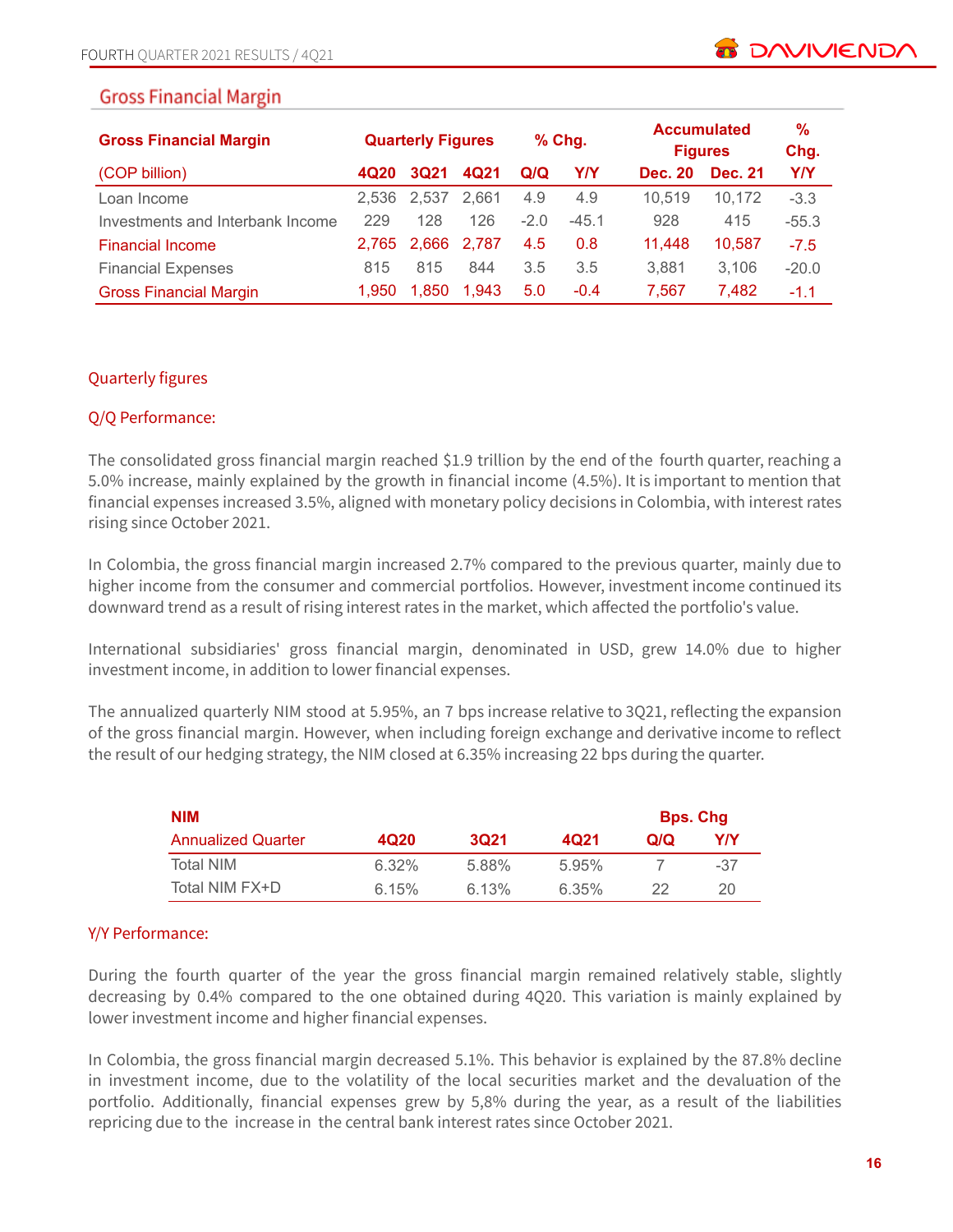In the international operation, the gross financial margin in USD increased 14.9% over the year as a result of lower financial expenses given the low interest rate environment, and higher income derived from the investment portfolio.

Annualized quarterly NIM recorded a 37-bps decrease year-on-year due to lower investment income. However, when including foreign exchange and derivative income to reflect the result of our hedging strategy, the NIM closed at 6.35% increasing 20 bps during the quarter.

#### Accumulated Figures

#### Y/Y Performance:

The gross financial margin as of December 2021 reached nearly \$7.5 trillion, a 1.1% decrease in relation to 4Q20, as a result of lower financial income.

In Colombia, the cumulative gross financial margin closed at \$6.0 trillion, presenting a 3.5% decrease as a result of lower loan income due to the repricing of the portfolio given the low interest rate environment in Colombia, which remained at 1.75% levels during most of the year, increased competition in the market, and changes in portfolio composition. Similarly, investment income continued its decline during the year, as previously explained.

In the Central American operation, the cumulative gross financial margin reached \$405.5 USD million, a 7.7% increase, which is attributable to lower financial expenses on deposits (mainly in Costa Rica and Honduras), and decreased credits with entities.

The 12-month NIM closed at 5.94%, a 35 bps decrease relative to the 4Q20 figure. However, when including foreign exchange and derivative income to reflect the results of our hedging strategy, the NIM stands at 6.33%, increasing 2 bps in the period.

| <b>NIM</b>     |       |             |       |     | <b>Bps. Chg</b> |
|----------------|-------|-------------|-------|-----|-----------------|
| 12 Months      | 4Q20  | <b>3Q21</b> | 4Q21  | Q/Q | YN              |
| Total NIM      | 6.29% | 6.03%       | 5.94% | -9  | $-35$           |
| Total NIM FX+D | 6.31% | $6.28\%$    | 6.33% | 5   |                 |

# **Provision Expenses**

| <b>Provision Expenses</b>     |       | <b>Quarterly Figures</b> |       |      | % Chg.  |                | <b>Accumulated</b><br><b>Figures</b> | %<br>Chg. |
|-------------------------------|-------|--------------------------|-------|------|---------|----------------|--------------------------------------|-----------|
| (COP billion)                 | 4Q20  | 3Q21                     | 4Q21  | Q/Q  | YN      | <b>Dec. 20</b> | <b>Dec. 21</b>                       | YN        |
| Provision for credit losses   | 1.473 | 871                      | 1.085 | 24.6 | $-26.3$ | 4.872          | 4,330                                | $-11.1$   |
| Loan recoveries               | 289   | 230                      | 255   | 11 O | $-117$  | 672            | 1.028                                | 52.8      |
| Net loan sales                | 0     | $\left( \right)$         | 5     | NA.  | ΝA      | 0              |                                      | <b>NA</b> |
| <b>Net Provision Expenses</b> | 1.183 | 641                      | 825   | 28.7 | $-30.3$ | 4,200          | 3,301                                | $-21.4$   |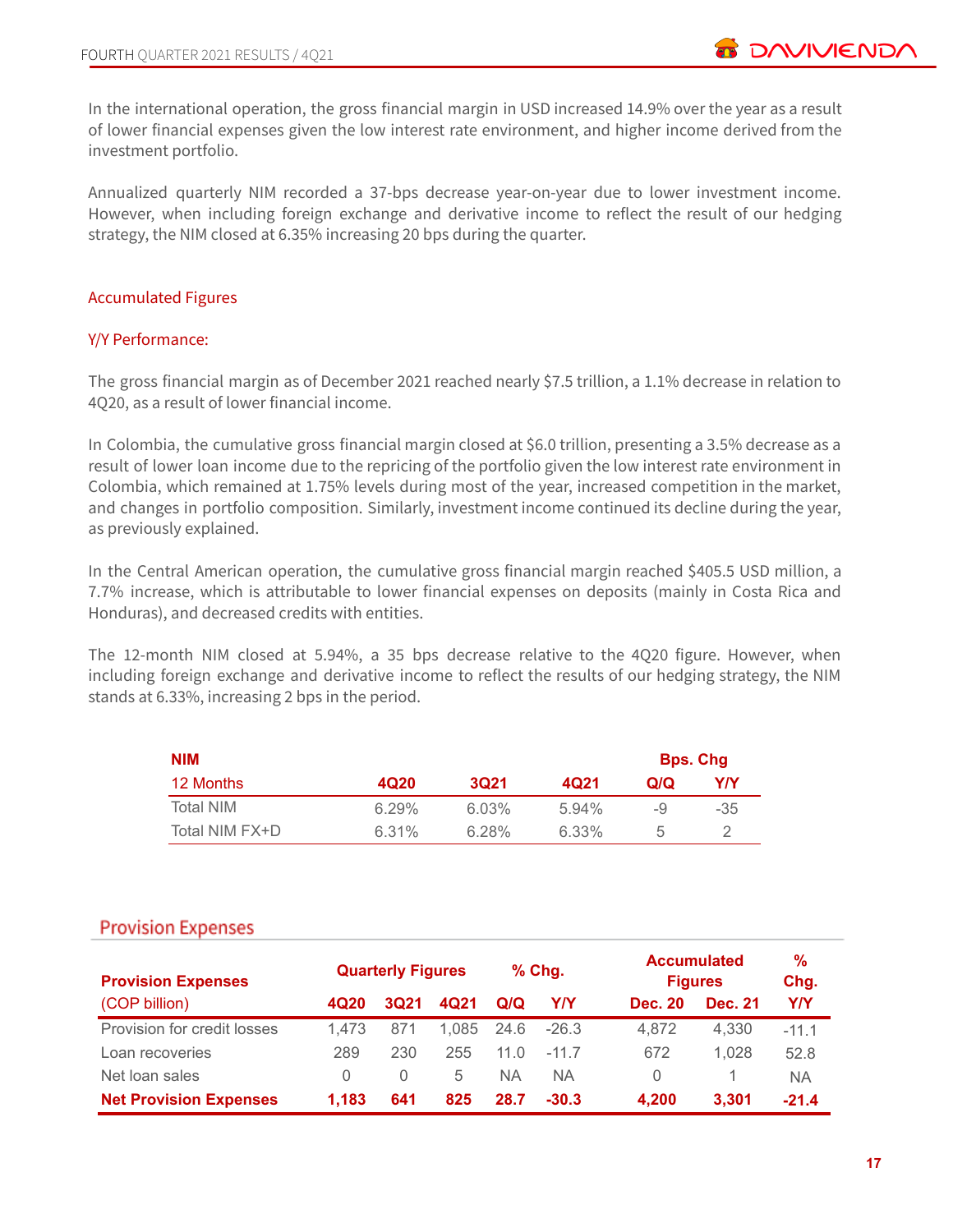## Quarterly figures

#### Q/Q Performance:

Provision expenses (net of recovery) totaled \$824.8 billion, presenting 28.7% increase over the previous quarter, aligned with the guidance. This is mainly due to three core dynamics: i) a base effect generated during the second and third quarters, regarding the update of forward looking parameters, ii) the recognition of the portfolio evolution and some additional provisions for corporates, and iii) parameter updates in the model in order to recognize the risk of restructured loans in a better way.

The annualized quarterly Cost of Risk closed 2.78%, increasing 52 bps with respect to 3Q21.

| <b>Cost of Risk</b>       | <b>Bps. Chg</b> |             |      |     |      |  |  |
|---------------------------|-----------------|-------------|------|-----|------|--|--|
| <b>Annualized Quarter</b> | 4Q20            | 3Q21        | 4021 | Q/Q | YN   |  |  |
| CoR                       | 4.44%           | 2.26% 2.78% |      | 52  | -166 |  |  |

#### Y/Y Performance:

In the consolidated operation, net provision expenses decreased 26.3%, explained by a base effect related to provisioning efforts made during 2020 to cover portfolio risk, compared to a better economic behavior in 2021, reactivation in collection levels and an improvement in the loan portfolio risk profile.

The annualized Cost of Risk for the quarter decreased 166 pps compared to 4Q20.

#### Accumulated Figures

#### Y/Y Performance:

Provision expenses (net of recoveries) as of December 2021 reached \$3.3 trillion, a 21.4% reduction relative to 4Q20, mainly due to the economic recovery that unfolded throughout the year, which led to an improvement in the risk profile of the portfolio, as well as to better macroeconomic expectations for Colombia and Central America.

The 12-month Cost of Risk $6$  totaled 2.78%, a 116 bps decrease compared to 4Q20.

| <b>Cost of Risk</b> |       |          |       |     | <b>Bps. Chg</b> |
|---------------------|-------|----------|-------|-----|-----------------|
| 12 months           | 4Q20  | 3021     | 4Q21  | Q/Q | Y/Y             |
| CoR                 | 3.94% | $3.22\%$ | 2.78% | -44 | -116            |

<sup>6</sup> 12-months Cost of Risk = Accumulated Provision Expenses (12 months) / Gross Loans (Quarter Balance).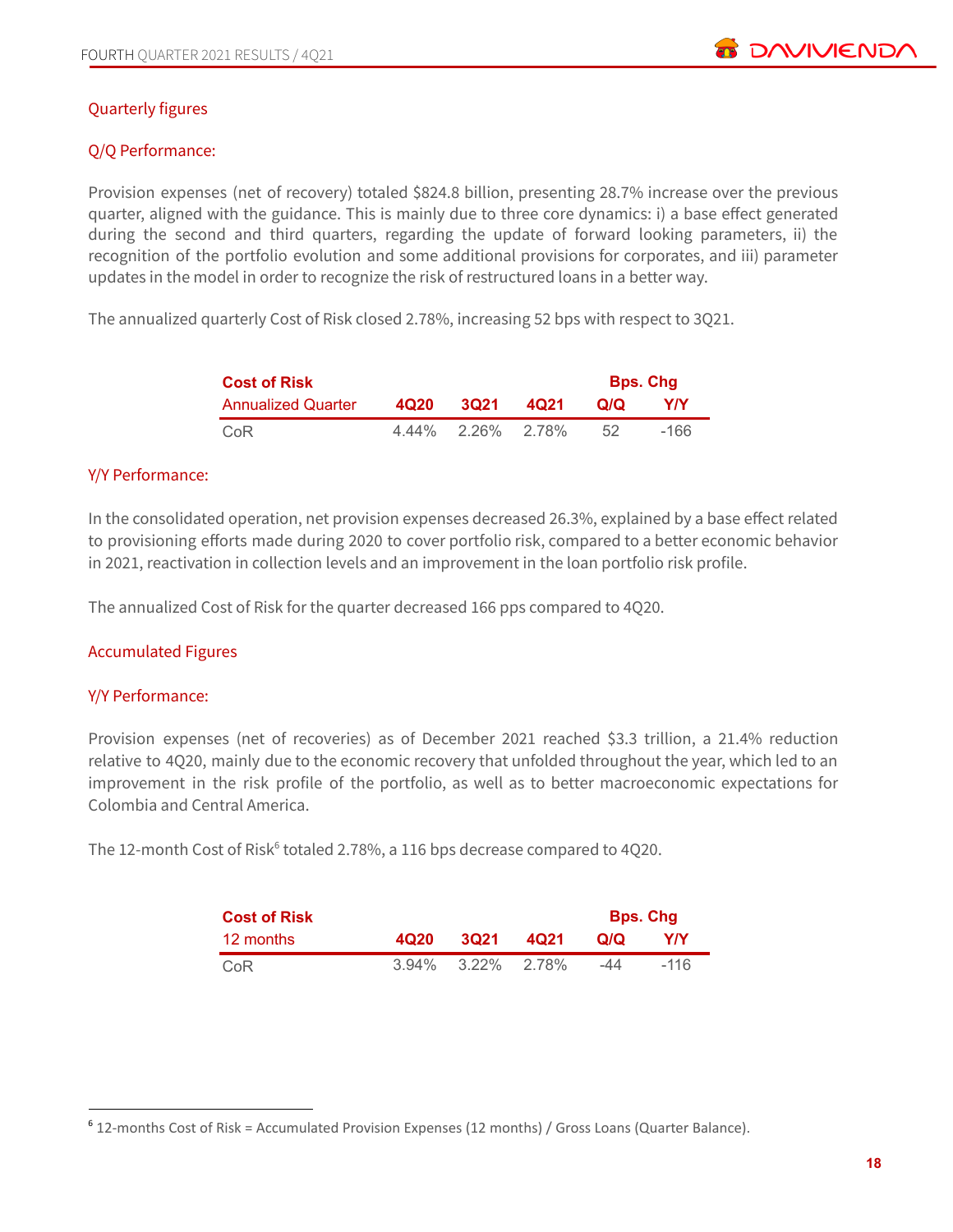# Non Financial Income

| <b>Non Financial Income</b>                |     | <b>Quarterly Figures</b> |                |          | % Var. |                | <b>Cifras</b><br><b>Acumuladas</b> | % Var.     |
|--------------------------------------------|-----|--------------------------|----------------|----------|--------|----------------|------------------------------------|------------|
| (Billion COP)                              |     |                          | 4Q20 3Q21 4Q21 | Q/Q      | Y/Y    | <b>Dec. 20</b> | Dec. 21                            | <b>Y/Y</b> |
| Fee income <sup>7</sup>                    | 337 | 436                      | 418            | $-4.0$   | 24.0   | 1.130          | 1.501                              | 32.9       |
| Other Net Income and Expenses <sup>8</sup> | 5   | 41                       | $-19$          | $-145.7$ | -470.6 | 93             | 94                                 | 0.8        |
| <b>Non-Financial Income</b>                | 343 | 477                      | 400            | $-16.2$  | 16.7   | 1.222          | 1.595                              | 30.5       |

#### Quarterly figures

#### Q/Q Performance:

Non-financial income totaled \$400 billion during the fourth quarter of the year, representing a 16.2% decline compared to the previous quarter. This behavior can be mainly attributed to the base effect generated by the acquisition of our collection company during 3Q21, and the goodwill impairment of El Salvador, which reduced the value registered in other net income and expenses.

Nonetheless, when excluding this effect, non-financial income would have increased close to 1.3% during the quarter.

#### Y/Y Performance:

Non financial income grew by 16,7% when compared to 4Q21, mainly due to greater fee income during this period. This result is explained in its majority by higher transactionality levels, commission income from credit and debit cards, and income from other services provided to businesses.

#### Accumulated Figures

#### Y/Y Performance:

Accumulated non-financial income as of December 2021 increased by 30.5% compared to the previous year, mainly due to higher fee income, as a result of greater transactionality levels during 2021, the reactivation of some fees, as well as the incorporation of income generated by our collection company.

Other income remained stable during the year, presenting a slight 0,8% increase compared to the result obtained in 2020, due to the dynamics in the insurance business and higher dividend income, nonetheless they were affected by the goodwill impairment in El Salvador.

Excluding the impact of the goodwill impairment of El Salvador, non financial income would have increased 37,3%.

<sup>7</sup> Fee Income includes: commission and service income

<sup>8</sup> Other net income and expenses include: Dividend Income, Result of entities valued Through EPM, Activities in joint operations, Insurance operations income, other net income and expenses.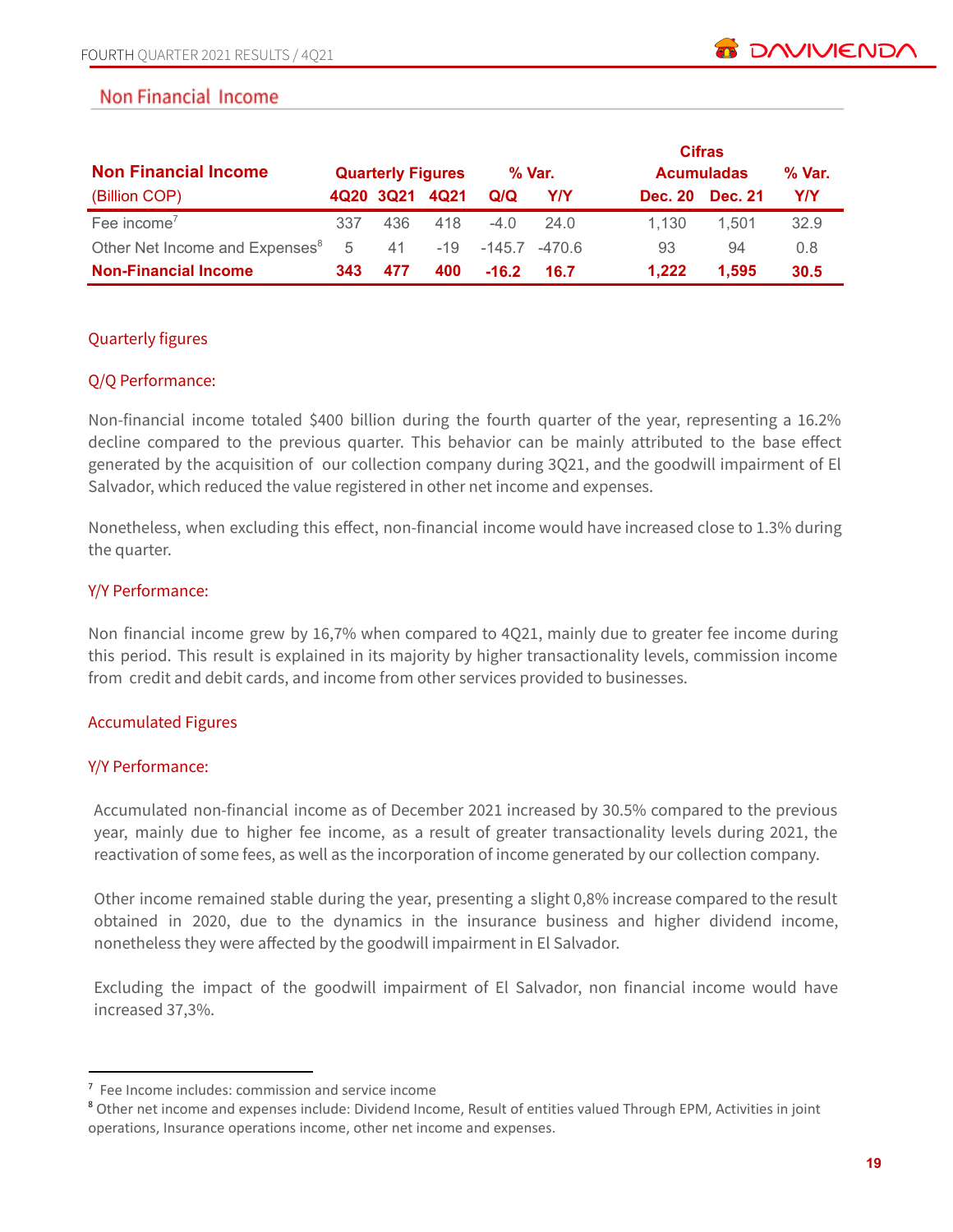# **Operating Expenses**

| <b>Operating Expenses</b>               |       | <b>Quarterly Figures</b> |       | $%$ Chg. |      |                | <b>Accumulated</b><br><b>Figures</b> | %<br>Chg. |
|-----------------------------------------|-------|--------------------------|-------|----------|------|----------------|--------------------------------------|-----------|
| (COP billion)                           | 4Q20  | <b>3Q21</b>              | 4Q21  | Q/Q      | Y/Y  | <b>Dec. 20</b> | <b>Dec. 21</b>                       | Y/Y       |
| <b>Personnel Expenses</b>               | 398   | 462                      | 459   | $-0.8$   | 15.3 | 1.608          | 1.794                                | 11.5      |
| Operating Expenses and<br><b>Others</b> | 694   | 664                      | 788   | 18.6     | 13.5 | 2.531          | 2.706                                | 6.9       |
| <b>Total Expenses</b>                   | 1.092 | 1.127                    | 1.247 | 10.7     | 14.1 | 4.139          | 4,500                                | 8.7       |

#### Quarterly figures

#### Q/Q Performance:

Operating expenses increased 10.7% in 4Q21 relative to the previous period, as a result of higher operating and other expenses.

This behavior is mainly explained by a 36.6% increase in administrative expenses due to higher insurance expenses and professional fees related to software development, and marketing.

As a result of higher operating expenses, the Cost-to-Income ratio for the quarter was 50.4%, 361 bps higher than in 3Q21. Excluding the impact from El Salvador's Goodwill Impairment, the Cost-to-Income Ratio for the quarter would have been 48.8%.

| Cost-to-Income            |       |       |      |     |     |                                      |           |
|---------------------------|-------|-------|------|-----|-----|--------------------------------------|-----------|
| <b>Annualized Quarter</b> | 4Q20  | 3021  | 4Q21 | Q/Q | Y/Y | 4Q21<br><b>Adjusted</b> <sup>9</sup> | Impact    |
| Cost-to-Income            | 48.8% | 46.8% | 504% | 361 | 163 | 48.8%                                | $160$ bps |

#### Y/Y Performance:

Operating expenses increased 14.1% during 4Q21 relative to the fourth quarter of the previous year. This behavior is mainly explained by increased operating expenses related to sales force fees, and expenses related to insurances, marketing and maintenance.

The annualized quarterly cost-to-income increased 163 pps compared to 4Q20, as a result of a higher increase in operating expenses.

<sup>&</sup>lt;sup>9</sup> Cost-to-income ratio calculated without the goodwill impairment of El Salvador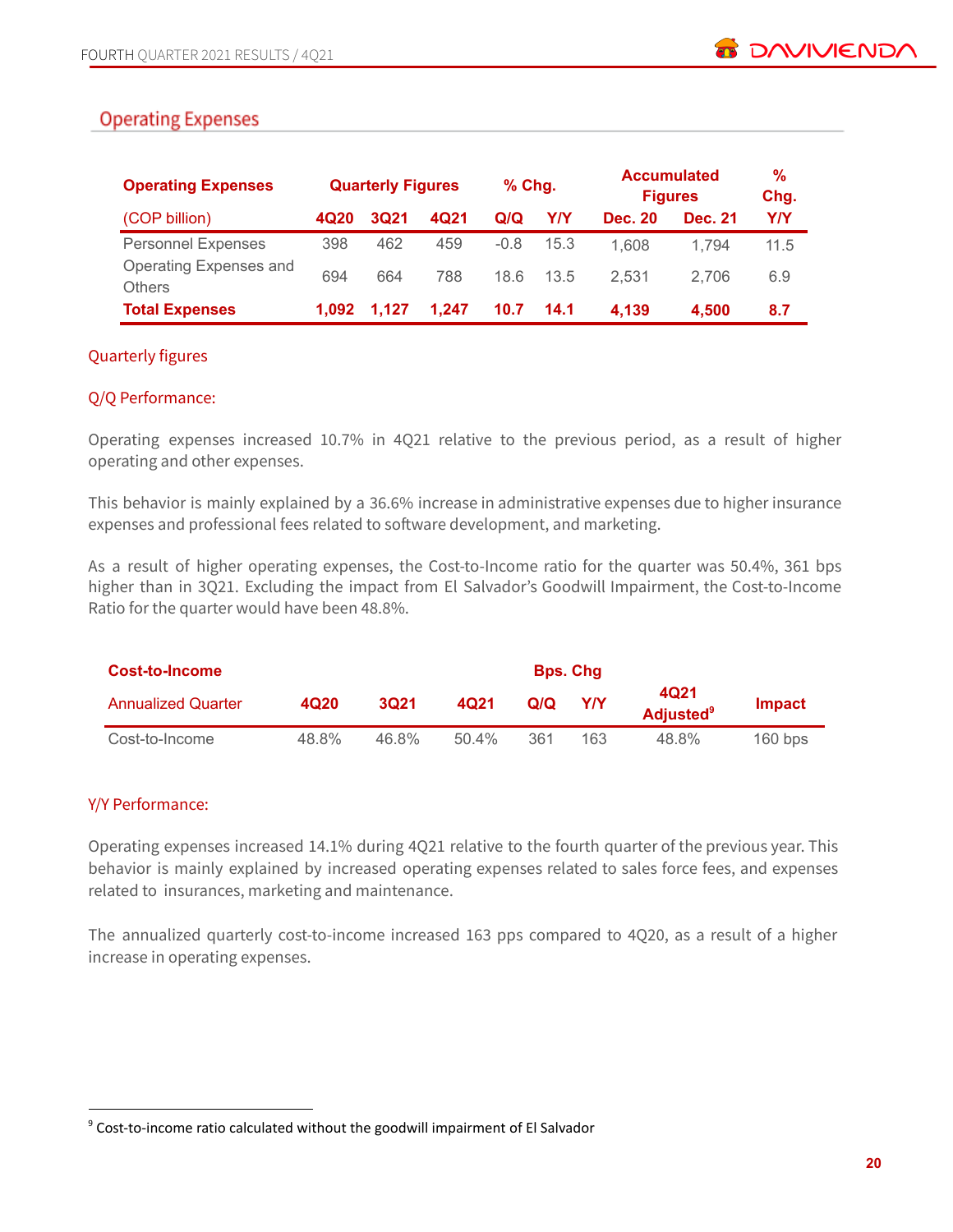

#### Accumulated Figures

#### Y/Y Performance:

Accumulated operating expenses as of December 2021 reached \$4.5 trillion, an 8.7% increase compared to December 2020.

This behavior is explained by an increase in personnel expenses, due to higher employee benefits, because of the payment of the collective agreement, and increased incentive fees paid to the sales force for their results; on the other hand, operating and other expenses growth is mainly explained by,the increase in marketing, insurance, and professional fees.

The 12-month cost-to-income ratio was 47.1% at the end of the fourth quarter of the year, a 6-bps increase over the previous year, as a result of income growth in the last 12 months. Excluding the impact from El Salvador's Goodwill Impairment, the Cost-to-Income Ratio for the last 12 months would have been 46.7%.

| Cost-to-Income | <b>Bps. Chg</b> |             |          |     |            |                                      |               |
|----------------|-----------------|-------------|----------|-----|------------|--------------------------------------|---------------|
| 12 months      | 4Q20            | <b>3Q21</b> | 4Q21     | Q/Q | <b>Y/Y</b> | 4Q21<br><b>Adjusted</b> <sup>8</sup> | <b>Impact</b> |
| Cost-to-Income | 47.1%           | 46.6%       | $47.1\%$ | 47  |            | 46.7%                                | 40 bps        |

#### Taxes

#### Quarterly figures

| <b>Income Tax</b> |      |      |      |         | $%$ Chg |
|-------------------|------|------|------|---------|---------|
| Quarter           | 4020 | 3021 | 4Q21 | Q/Q     | Y/Y     |
| Tax               | -50  | 246  | 69   | $-72.0$ | 237.4   |

#### Q/Q and Y/Y Performance:

Income tax amounted to \$68.8 billion, presenting a reduction over the quarter as a result of lower income before taxes and the transfer to the equity of the long-term deferred tax constituted last quarter (related to the increase in income tax rate), given the application of the option given by Colombian regulation in this matter.

Compared to the previous year, income tax increased by 237.4%, due to higher income before taxes.

#### Accumulated Figures

#### Y/Y Performance:

The accumulated income tax as of December 2021 was \$511.9 billion, increasing 651.3% compared to the amount accrued in the same period of the previous year, due to an increase in income before taxes.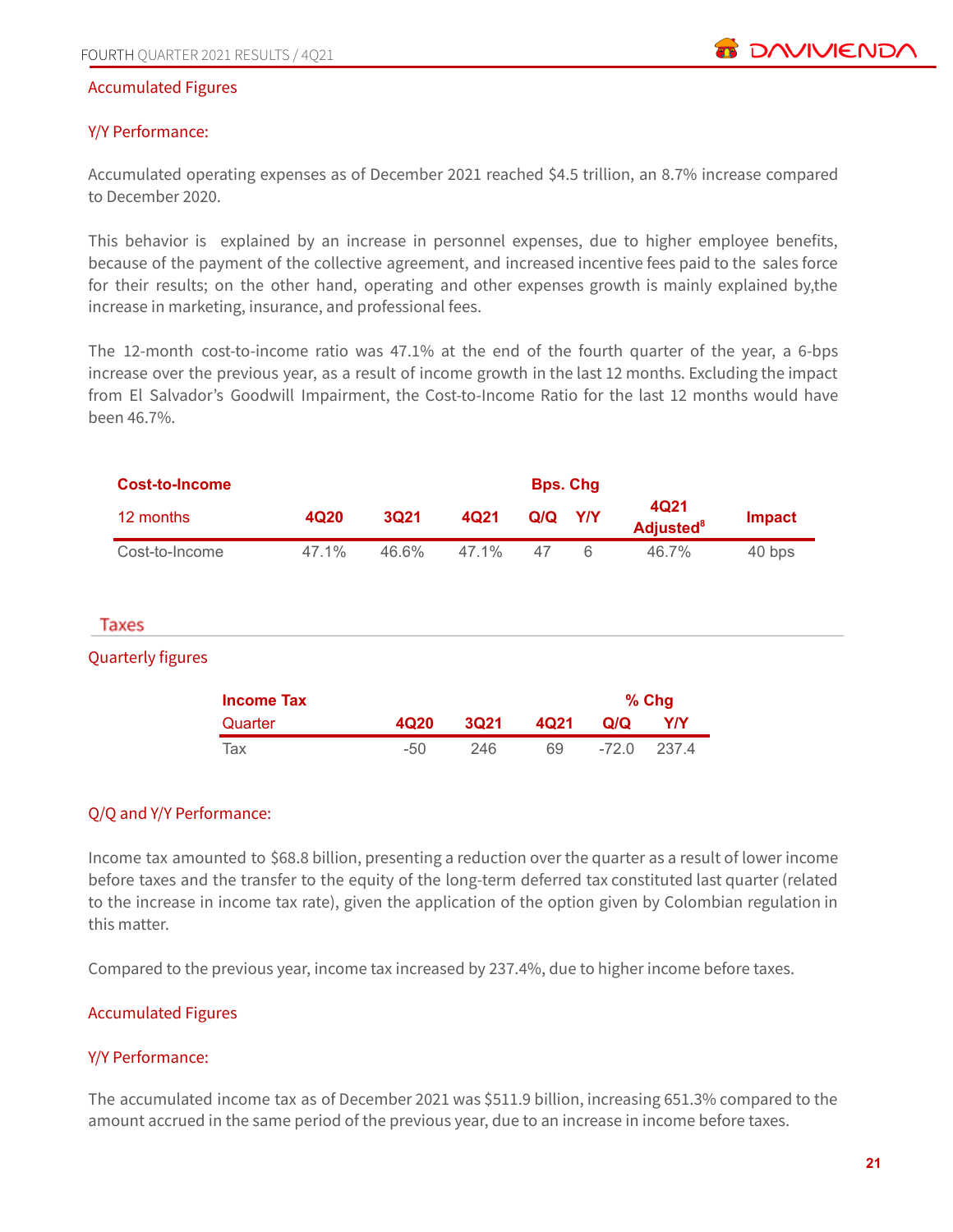Consequently, the accumulated effective tax rate increased by 14.6 pps with respect to that of 2020, going from 14.3% to 28.9% in 2021.

| Income Tax  |                 | $%$ Chg |
|-------------|-----------------|---------|
| Accumulated | Dec. 20 Dec. 21 | YIY     |
| Tax         | 68<br>512       | 651.3   |

# Glossary

- 1. **PDL > 90 =** Loans > 90 days / Gross Loan Portfolio
- 2. **Mortgage PDL > 120 =** Mortgage Loans > 120 days / Gross Loan Portfolio
- 3. **Total PDL > 120 =** (Mortgage > 120 days + Commercial > 90 days + Consumer > 90 days) / Gross Loan Portfolio
- 4. **Coverage:** Loan Provisions / Loans > 90 días
- 5. **Gross Loans / Funding Sources =** Gross Loan Portfolio / (Demand Deposits + Term Deposits + Credits with Entities + Bonds)
- 6. **ROAE (12 months) =** Net Profit (12 months) / Average Equity (5 Quarters).
- 7. **ROAE (Annualized Quarter) =** (Net Profits (Quarter) x 4)/ Average Equity (2 Quarters)
- 8. **ROAA (12 months)) =** Net Profits (12 months) / Average Assets (5 Quarters).
- 9. **ROAA (Annualized Quarter) =** (Net Profits (Quarter) x 4) / Average Assets (2 Quarters)
- 10. **NIM (12 months) =** Gross Financial Margin (12 months) / Average Interest Earning Assets (5 quarters)
- 11. **NIM (Annualized Quarter)=** Gross Financial Margin (Quarter) x 4/ Average Interest Earning Assets (2 Quarters)
- 12. **NIM (FX&D)(12 months) =**(Accumulated Gross Financial Margin (12 months) + Accumulated Exchanges and Derivatives (12 months)) / Average Interest Earning Assets (5 Quarters)
- 13. **NIM (FX&D) (Annualized Quarter) =** (Gross Financial Margin (Quarter) + Exchanges and Derivatives (Quarter ) x 4) / Interest Earning Assets (2 Quarters)
- 14. **Loan NIM (12 months) =**(Loan Income (12 months) (Savings Account Expenses (12 months) + Checking Account Expenses (12 months) + Term Deposit Expenses (12 months) + Credits with Entities Expenses (12 months) + Bond Expenses (12 months)) /Average Interest Earning Loans (5 Quarters)
- 15. **Investment NIM (12 months) =**(Fixed Income Securities Income (Accum. 12 months) + Interbank Income (Accum. 12 months) - Financial Expenses due to Monetary Market Operations (Accum. 12 months)) / (Average Fixed Income Securities (5 Quarters) + Average Interbank Funds (5 Quarters))
- 16. **Investment NIM (FX&D) (12 months) =**(Fixed Income Securities Income (Accum. 12 months) + Interbank Income(Accum. 12 months) - Financial Expenses due to Monetary Market Operations (Accum. 12 months) + (Exchanges and Derivatives (Accum. 12 months)) / (Fixed Income Securities (5 Quarters) + Interbank Funds (5 Quarters))
- 17. **Cost of Risk (12 months) =** Provision Expenses (12 Months) / Gross Loans
- 18. **Cost of Risk (Annualized Quarter)=** Provision Expenses (Quarter) x 4 / Gross Loans
- 19. **Non Financial Income Ratio =** Total Non Financial Income /(Gross Financial Income + Non Financial Income + Exchange and Derivative Income)